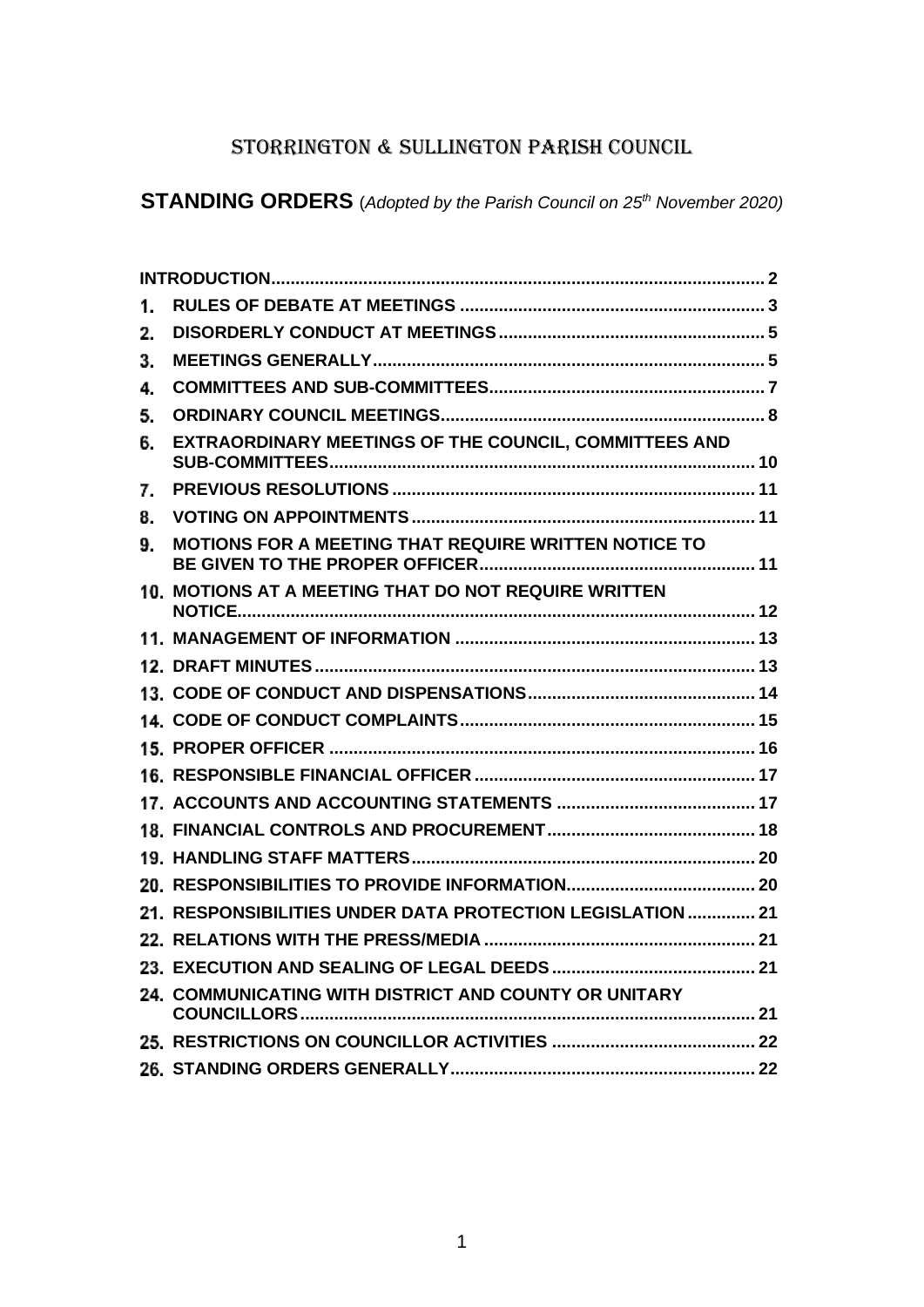# <span id="page-1-0"></span>**INTRODUCTION**

These model standing orders update the National Association of Local Council (NALC) model standing orders contained in "Local Councils Explained" by Meera Tharmarajah (© 2013 NALC). This publication contains new model standing orders which reference new legislation introduced after 2013 when the last model standing orders were published.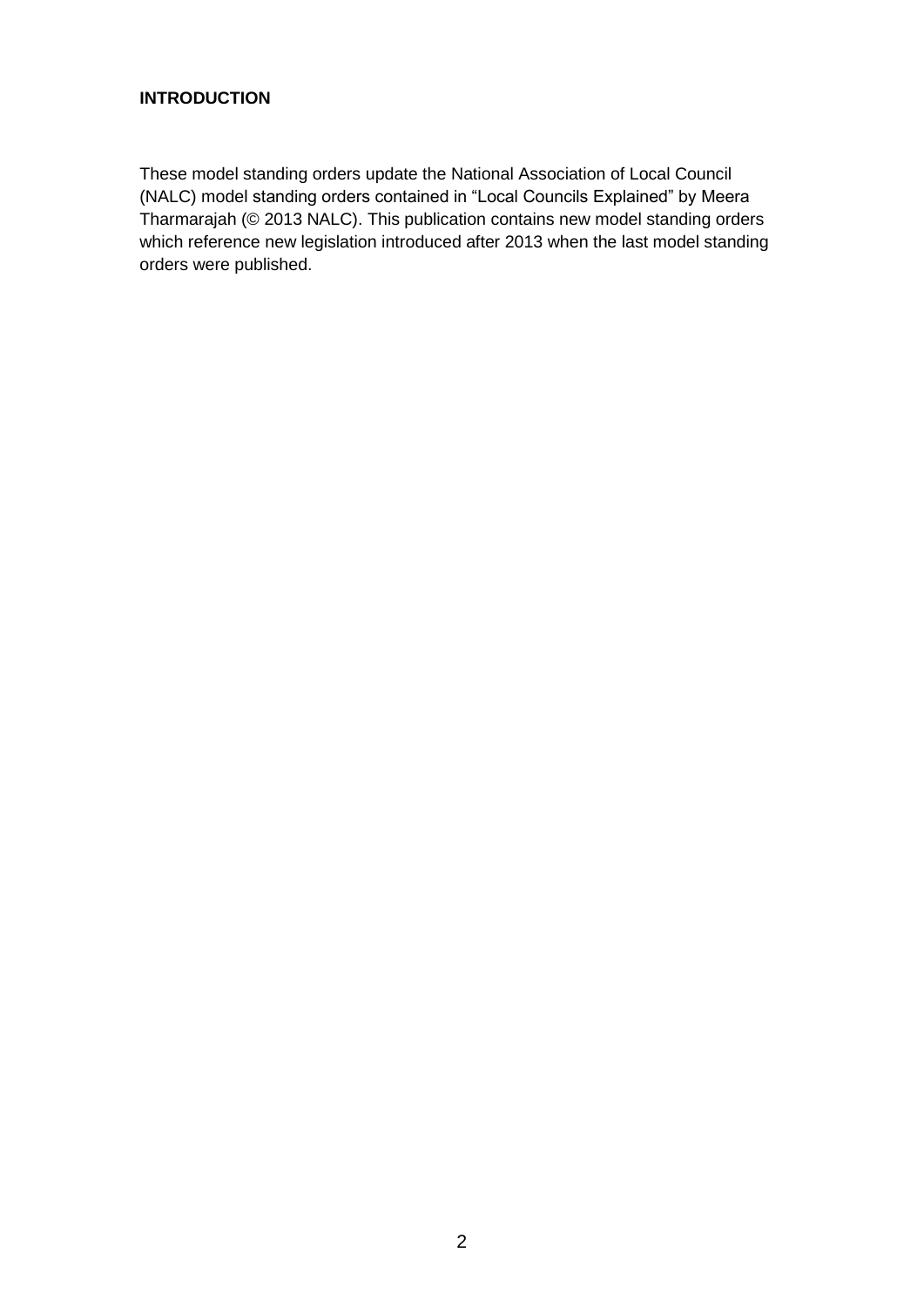### <span id="page-2-0"></span> $1.$ **RULES OF DEBATE AT MEETINGS**

- a Motions on the agenda shall be considered in the order that they appear unless the order is changed at the discretion of the chairman of the meeting.
- b A motion (including an amendment) shall not be progressed unless it has been moved and seconded.
- c A motion on the agenda that is not moved by its proposer may be treated by the chairman of the meeting as withdrawn.
- d If a motion (including an amendment) has been seconded, it may be withdrawn by the proposer only with the consent of the seconder and the meeting.
- e An amendment is a proposal to remove or add words to a motion. It shall not negate the motion.
- f If an amendment to the original motion is carried, the original motion (as amended) becomes the substantive motion upon which further amendment(s) may be moved.
- g An amendment shall not be considered unless early verbal notice of it is given at the meeting and, if requested by the chairman of the meeting, is expressed in writing to the chairman.
- h A councillor may move an amendment to his own motion if agreed by the meeting. If a motion has already been seconded, the amendment shall be with the consent of the seconder and the meeting.
- i If there is more than one amendment to an original or substantive motion, the amendments shall be moved in the order directed by the chairman of the meeting.
- j Subject to standing order 1(k), only one amendment shall be moved and debated at a time, the order of which shall be directed by the chairman of the meeting.
- k One or more amendments may be discussed together if the chairman of the meeting considers this expedient but each amendment shall be voted upon separately.
- l A councillor may not move more than one amendment to an original or substantive motion.
- m The mover of an amendment has no right of reply at the end of debate on it.
- n Where a series of amendments to an original motion are carried, the mover of the original motion shall have a right of reply either at the end of debate on the first amendment or at the very end of debate on the final substantive motion immediately before it is put to the vote.
- o Unless permitted by the chairman of the meeting, a councillor may speak once in the debate on a motion except:
	- i. to speak on an amendment moved by another councillor;
	- ii. to move or speak on another amendment if the motion has been amended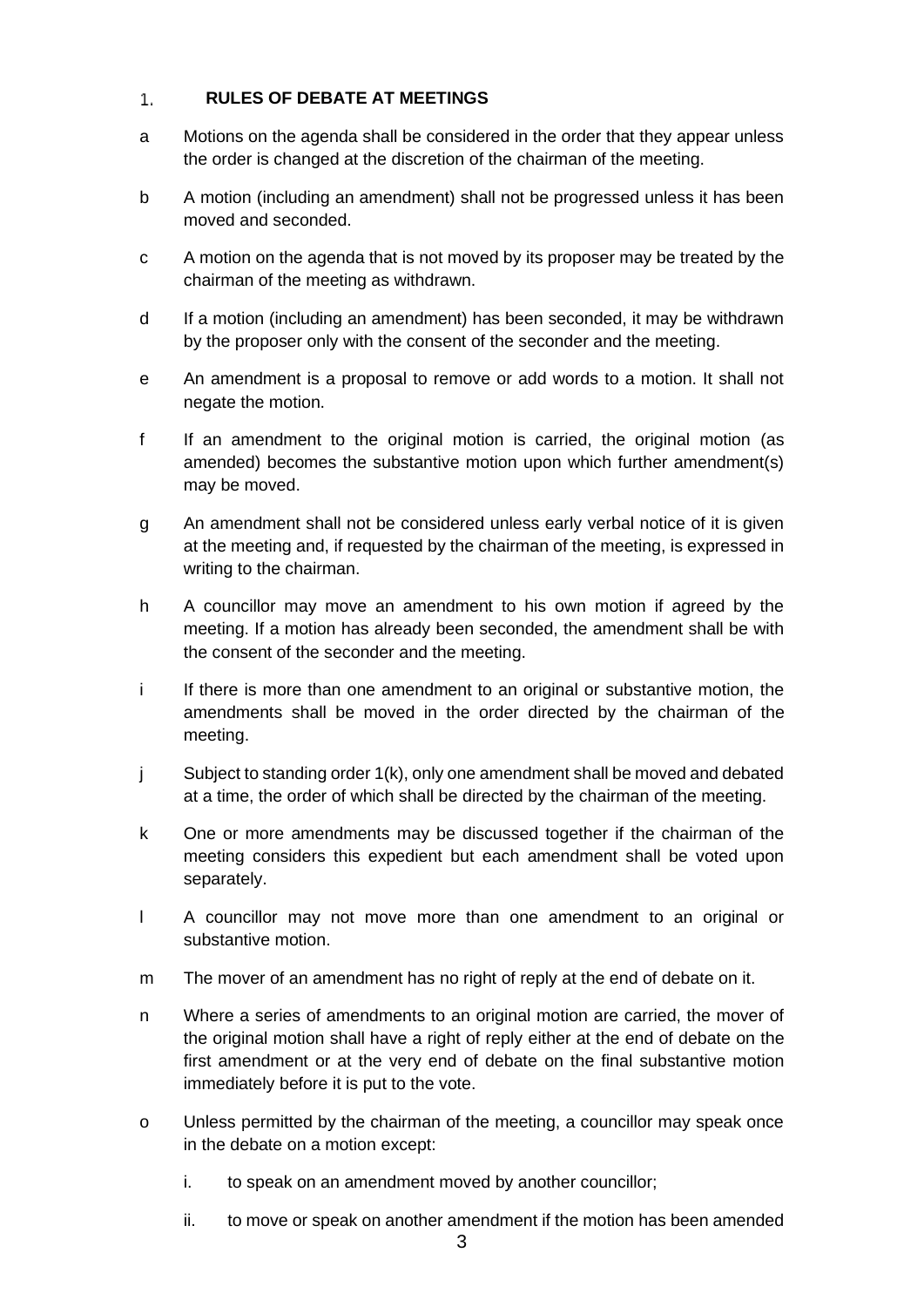since he last spoke;

- iii. to make a point of order;
- iv. to give a personal explanation; or
- v. to exercise a right of reply.
- p During the debate on a motion, a councillor may interrupt only on a point of order or a personal explanation and the councillor who was interrupted shall stop speaking. A councillor raising a point of order shall identify the standing order which he considers has been breached or specify the other irregularity in the proceedings of the meeting he is concerned by.
- q A point of order shall be decided by the chairman of the meeting and his decision shall be final.
- r When a motion is under debate, no other motion shall be moved except:
	- i. to amend the motion;
	- ii. to proceed to the next business;
	- iii. to adjourn the debate;
	- iv. to put the motion to a vote;
	- v. to ask a person to be no longer heard or to leave the meeting;
	- vi. to refer a motion to a committee or sub-committee for consideration;
	- vii. to exclude the public and press;
	- viii. to adjourn the meeting; or
	- ix. to suspend particular standing order(s) excepting those which reflect mandatory statutory or legal requirements.
- s Before an original or substantive motion is put to the vote, the chairman of the meeting shall be satisfied that the motion has been sufficiently debated and that the mover of the motion under debate has exercised or waived his right of reply.
- t Excluding motions moved under standing order 1(r), the contributions or speeches by a councillor shall relate only to the motion under discussion and shall not exceed three minutes without the consent of the chairman of the meeting.

# <span id="page-3-0"></span>**DISORDERLY CONDUCT AT MEETINGS** 2.

a No person shall obstruct the transaction of business at a meeting or behave offensively or improperly. If this standing order is ignored, the chairman of the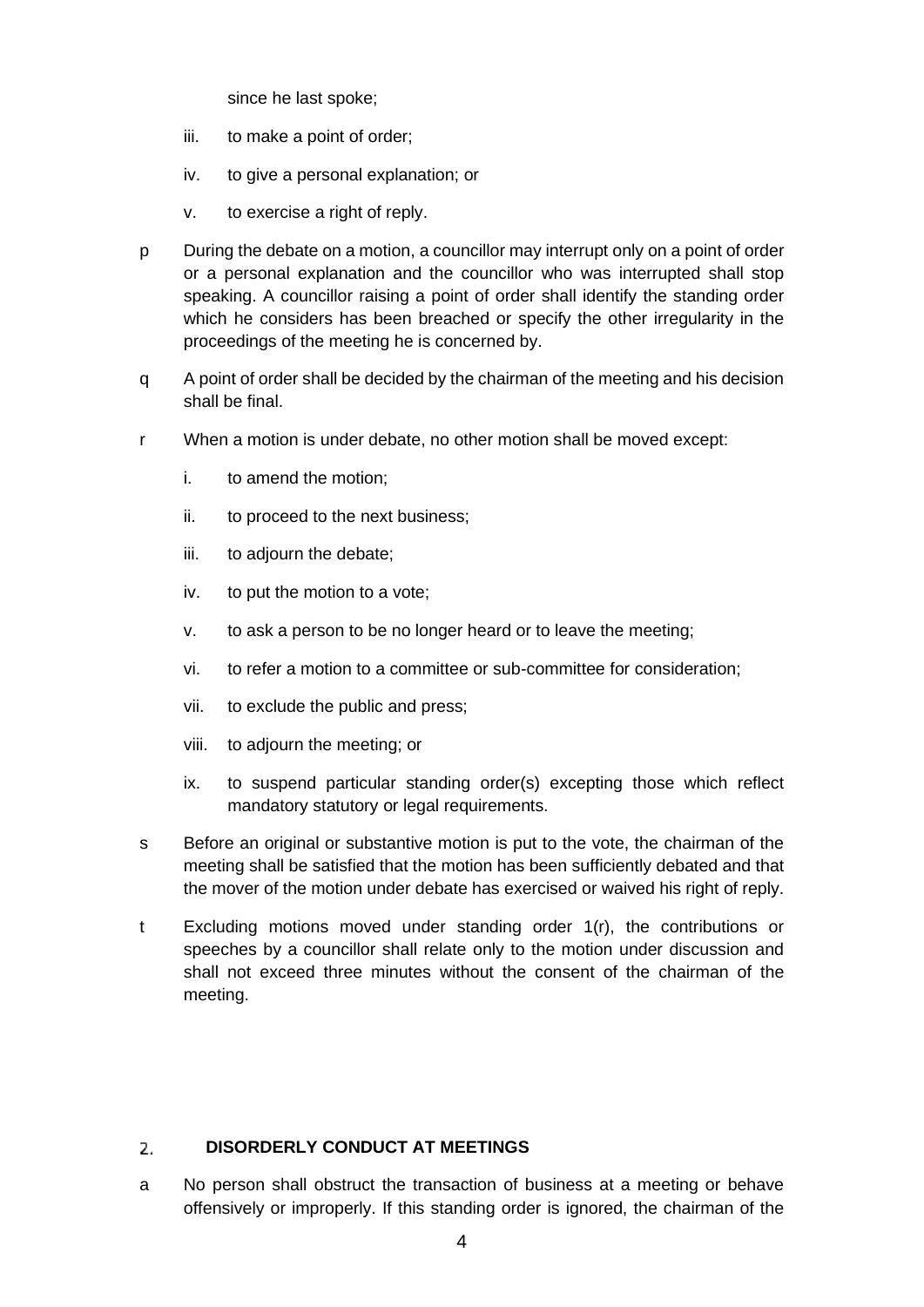meeting shall request such person(s) to moderate or improve their conduct.

- b If person(s) disregard the request of the chairman of the meeting to moderate or improve their conduct, any councillor or the chairman of the meeting may move that the person be no longer heard or be excluded from the meeting. The motion, if seconded, shall be put to the vote without discussion.
- c If a resolution made under standing order 2(b) is ignored, the chairman of the meeting may take further reasonable steps to restore order or to progress the meeting. This may include temporarily suspending or closing the meeting.

# <span id="page-4-0"></span>3. **MEETINGS GENERALLY**

**Full Council meetings** Committee meetings Sub-committee meetings **•** 

- a **Meetings shall not take place in premises which at the time of the meeting are used for the supply of alcohol, unless no other premises are available free of charge or at a reasonable cost.**
- b **The minimum three clear days for notice of a meeting does not include the day on which notice was issued, the day of the meeting, a Sunday, a day of the Christmas break, a day of the Easter break or of a bank holiday or a day appointed for public thanksgiving or mourning.**
- c **The minimum three clear days' public notice for a meeting does not include the day on which the notice was issued or the day of the meeting unless the meeting is convened at shorter notice**
- ● d **Meetings shall be open to the public unless their presence is prejudicial to the public interest by reason of the confidential nature of the business to be transacted or for other special reasons. The public's exclusion from part or all of a meeting shall be by a resolution which shall give reasons for the public's exclusion.**
	- e Members of the public may make representations, answer questions and give evidence at a meeting which they are entitled to attend in respect of the business on the agenda.
	- f The period of time designated for public participation at a meeting in accordance with standing order 3(e) shall not exceed ten minutes unless directed by the chairman of the meeting.
	- g Subject to standing order 3(f), a member of the public shall not speak for more than two minutes.
	- h In accordance with standing order 3(e), a question shall not require a response at the meeting nor start a debate on the question. The chairman of the meeting may direct that a written or oral response be given.
	- i A person shall raise his hand when requesting to speak and stand when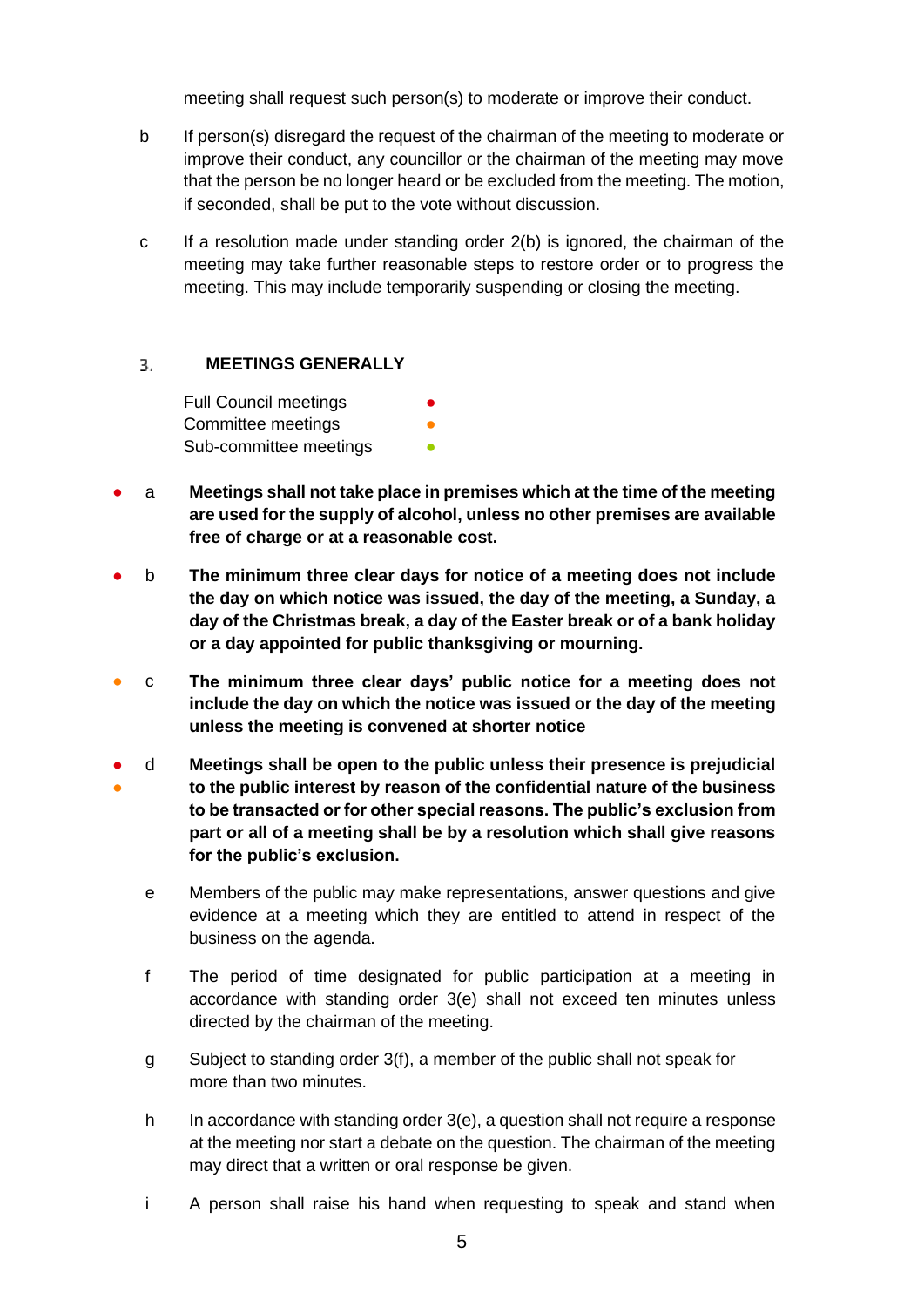speaking (except when a person has a disability or is likely to suffer discomfort). The chairman of the meeting may at any time permit a person to be seated when speaking.

- j A person who speaks at a meeting shall direct his comments to the chairman of the meeting.
- k Only one person is permitted to speak at a time. If more than one person wants to speak, the chairman of the meeting shall direct the order of speaking.
- ● l **Subject to standing order 3(m), a person who attends a meeting is permitted to report on the meeting whilst the meeting is open to the public. To "report" means to film, photograph, make an audio recording of meeting proceedings, use any other means for enabling persons not present to see or hear the meeting as it takes place or later or to report or to provide oral or written commentary about the meeting so that the report or commentary is available as the meeting takes place or later to persons not present.**
- ● m **A person present at a meeting may not provide an oral report or oral commentary about a meeting as it takes place without permission.**
- ● n **The press shall be provided with reasonable facilities for the taking of their report of all or part of a meeting at which they are entitled to be present.**
- o **Subject to standing orders which indicate otherwise, anything authorised or required to be done by, to or before the Chairman of the Council may in his absence be done by, to or before the Vice-Chairman of the Council (if there is one).**
- p **The Chairman of the Council, if present, shall preside at a meeting. If the Chairman is absent from a meeting, the Vice-Chairman of the Council (if there is one) if present, shall preside. If both the Chairman and the Vice-Chairman are absent from a meeting, a councillor as chosen by the councillors present at the meeting shall preside at the meeting.**
- ● ● q **Subject to a meeting being quorate, all questions at a meeting shall be decided by a majority of the councillors and non-councillors with voting rights present and voting.**
- ● ● r **The chairman of a meeting may give an original vote on any matter put to the vote, and in the case of an equality of votes may exercise his casting vote whether or not he gave an original vote.**

*See standing orders 5(h) and (i) for the different rules that apply in the election of the Chairman of the Council at the annual meeting of the Council.*

● s **Unless standing orders provide otherwise, voting on a question shall be by a show of hands. At the request of a councillor, the voting on any question shall be recorded so as to show whether each councillor present and voting gave his vote for or against that question.** Such a request shall be made before moving on to the next item of business on the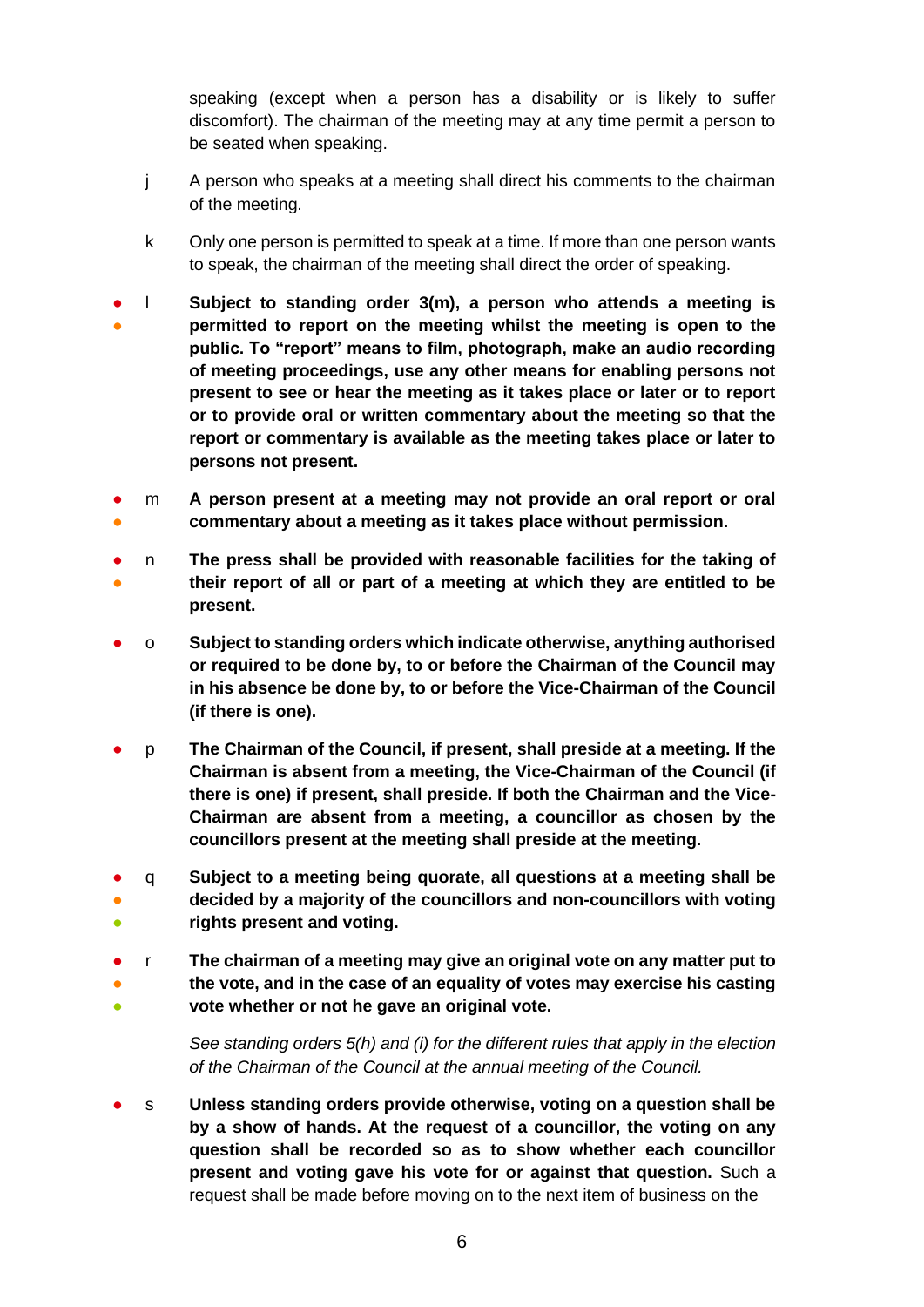agenda.

- t The minutes of a meeting shall include an accurate record of the following:
	- i. the time and place of the meeting;
	- ii. the names of councillors who are present and the names of councillors who are absent;
	- iii. interests that have been declared by councillors and non-councillors with voting rights;
	- iv. the grant of dispensations (if any) to councillors and non-councillors with voting rights;
	- v. whether a councillor or non-councillor with voting rights left the meeting when matters that they held interests in were being considered;
	- vi. if there was a public participation session; and
	- vii. the resolutions made.
- u **A councillor or a non-councillor with voting rights who has a disclosable**
- ● **pecuniary interest or another interest as set out in the Council's code of conduct in a matter being considered at a meeting is subject to statutory limitations or restrictions under the code on his right to participate and vote on that matter.**
- v **No business may be transacted at a meeting unless at least one-third of the whole number of members of the Council are present and in no case shall the quorum of a meeting be less than three.**

*See standing order 4d(viii) for the quorum of a committee or sub-committee meeting.*

- ● ● w **If a meeting is or becomes inquorate no business shall be transacted** and the meeting shall be closed. The business on the agenda for the meeting shall be adjourned to another meeting.
	- x A meeting shall not exceed a period of three hours.

# <span id="page-6-0"></span>**COMMITTEES AND SUB-COMMITTEES** 4.

- a **Unless the Council determines otherwise, a committee may appoint a subcommittee whose terms of reference and members shall be determined by the committee.**
- b **The members of a committee may include non-councillors unless it is a committee which regulates and controls the finances of the Council.**
- c **Unless the Council determines otherwise, all the members of an advisory committee and a sub-committee of the advisory committee may be noncouncillors.**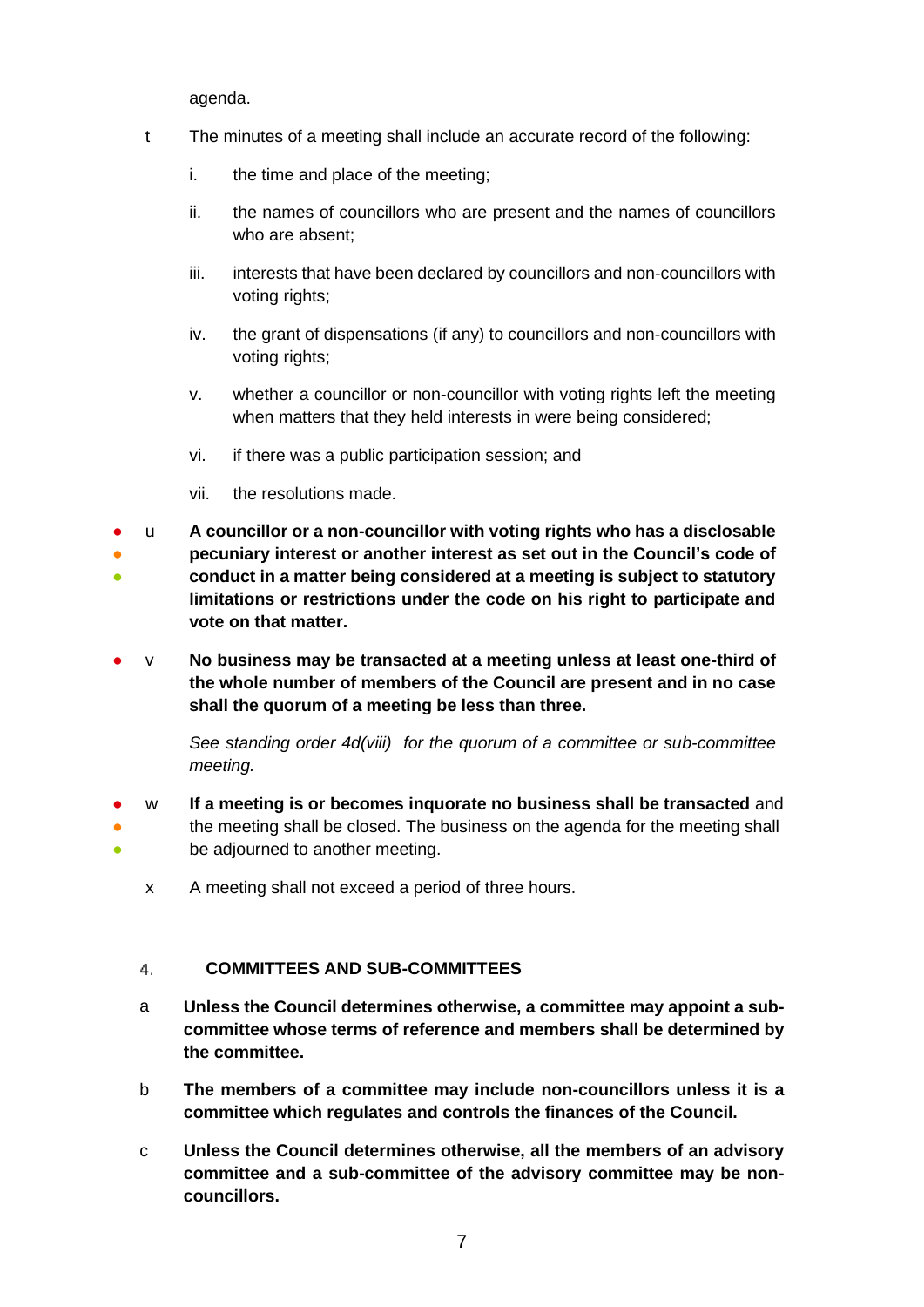- d The Council may appoint standing committees or other committees as may be necessary, and:
	- i. shall determine their terms of reference;
	- ii. shall determine the number and time of the ordinary meetings of a standing committee up until the date of the next annual meeting of the Council;
	- iii. shall permit a committee, other than in respect of the ordinary meetings of a committee, to determine the number and time of its meetings;
	- iv. shall, subject to standing orders 4(b) and (c), appoint and determine the terms of office of members of such a committee;
	- v. may, subject to standing orders 4(b) and (c), appoint and determine the terms of office of the substitute members to a committee whose role is to replace the ordinary members at a meeting of a committee if the ordinary members of the committee confirm to the Proper Officer three days before the meeting that they are unable to attend;
	- vi. shall, after it has appointed the members of a standing committee, appoint the chairman of the standing committee;
	- vii. shall permit a committee other than a standing committee, to appoint its own chairman at the first meeting of the committee;
	- viii. shall determine the place, notice requirements and quorum for a meeting of a committee and a sub-committee which, in both cases, shall be no less than three;
	- ix. shall determine if the public may participate at a meeting of a committee;
	- x. shall determine if the public and press are permitted to attend the meetings of a sub-committee and also the advance public notice requirements, if any, required for the meetings of a sub-committee;
	- xi. shall determine if the public may participate at a meeting of a subcommittee that they are permitted to attend; and
	- xii. may dissolve a committee or a sub-committee.

### <span id="page-7-0"></span>**ORDINARY COUNCIL MEETINGS**  5.

- a **In an election year, the annual meeting of the Council shall be held on or within 14 days following the day on which the councillors elected take office.**
- b **In a year which is not an election year, the annual meeting of the Council shall be held on such day in May as the Council decides.**
- c **If no other time is fixed, the annual meeting of the Council shall take place at 6pm.**
- d **In addition to the annual meeting of the Council, at least three other**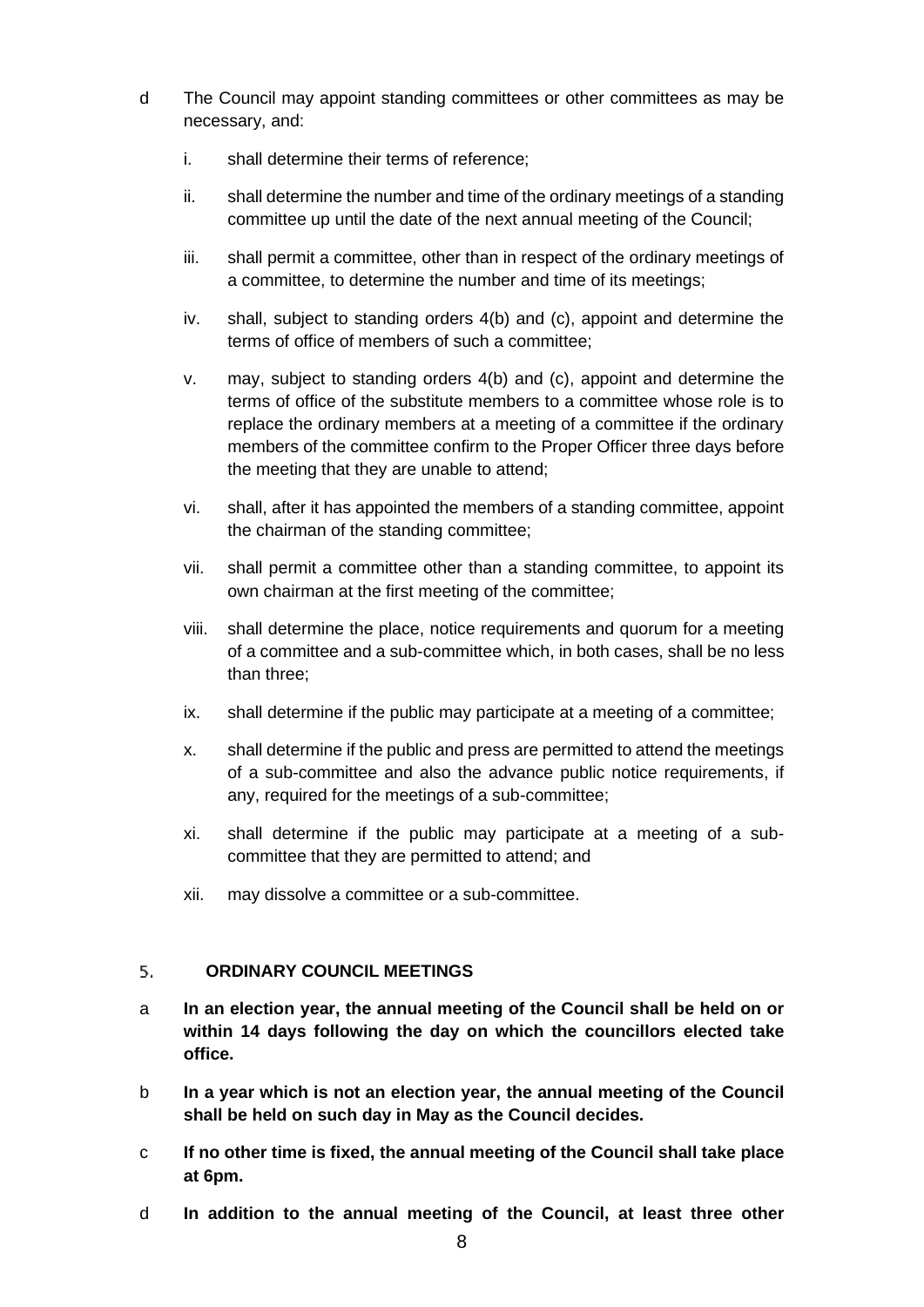**ordinary meetings shall be held in each year on such dates and times as the Council decides.**

- e **The first business conducted at the annual meeting of the Council shall be the election of the Chairman and Vice-Chairman (if there is one) of the Council.**
- f **The Chairman of the Council, unless he has resigned or becomes disqualified, shall continue in office and preside at the annual meeting until his successor is elected at the next annual meeting of the Council.**
- g **The Vice-Chairman of the Council, if there is one, unless he resigns or becomes disqualified, shall hold office until immediately after the election of the Chairman of the Council at the next annual meeting of the Council.**
- h **In an election year, if the current Chairman of the Council has not been reelected as a member of the Council, he shall preside at the annual meeting until a successor Chairman of the Council has been elected. The current Chairman of the Council shall not have an original vote in respect of the election of the new Chairman of the Council but shall give a casting vote in the case of an equality of votes.**
- i **In an election year, if the current Chairman of the Council has been reelected as a member of the Council, he shall preside at the annual meeting until a new Chairman of the Council has been elected. He may exercise an original vote in respect of the election of the new Chairman of the Council and shall give a casting vote in the case of an equality of votes.**
- j Following the election of the Chairman of the Council and Vice-Chairman (if there is one) of the Council at the annual meeting, the business shall include:
	- i. **In an election year, delivery by the Chairman of the Council and councillors of their acceptance of office forms unless the Council resolves for this to be done at a later date. In a year which is not an election year, delivery by the Chairman of the Council of his acceptance of office form unless the Council resolves for this to be done at a later date;**
	- ii. Confirmation of the accuracy of the minutes of the last meeting of the Council;
	- iii. Receipt of the minutes of the last meeting of a committee;
	- iv. Consideration of the recommendations made by a committee;
	- v. Review of delegation arrangements to committees, sub-committees, staff and other local authorities;
	- vi. Review of the terms of reference for committees;
	- vii. Appointment of members to existing committees;
	- viii. Appointment of any new committees in accordance with standing order 4;
	- ix. Review and adoption of appropriate standing orders and financial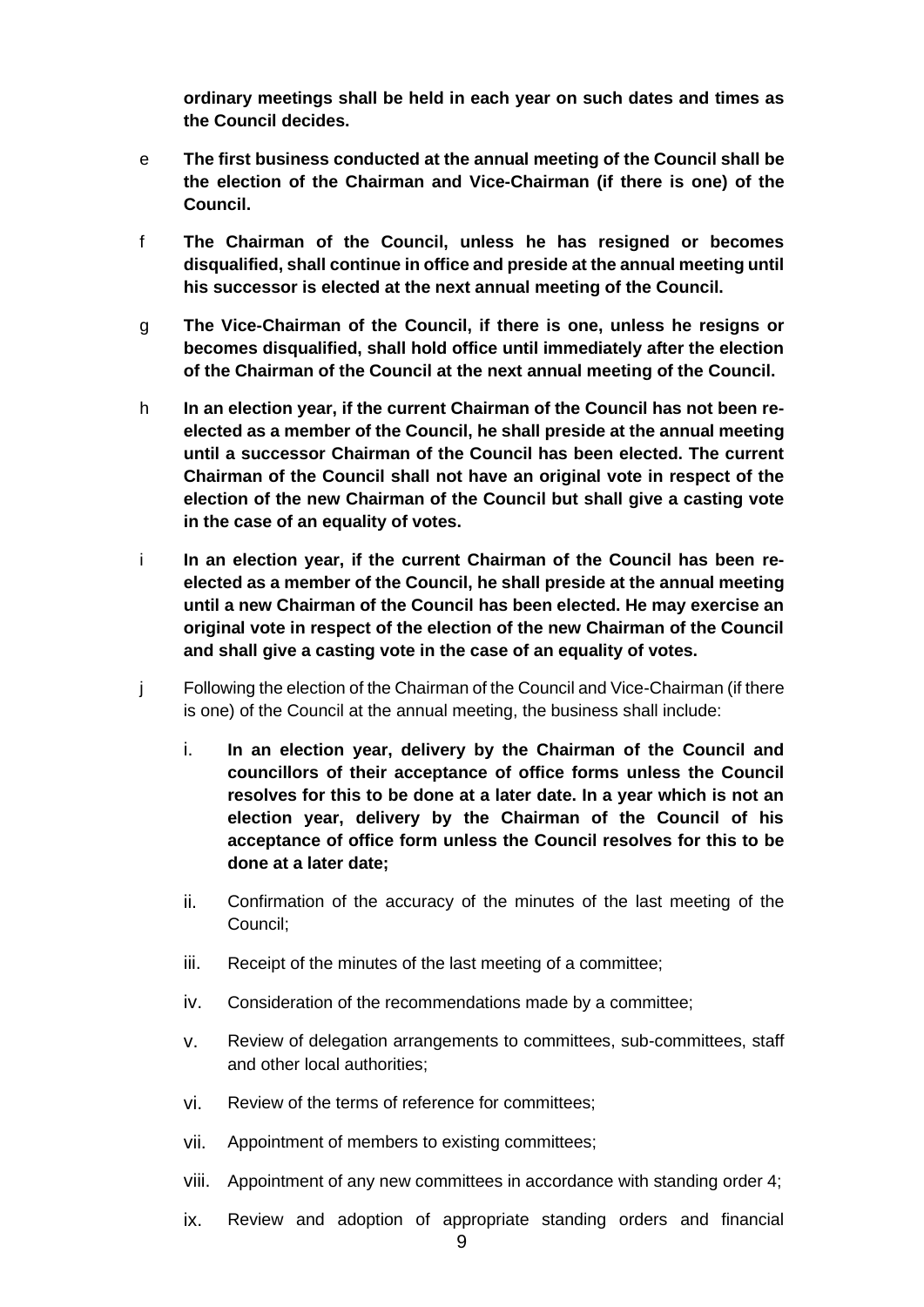regulations;

- x. Review of arrangements (including legal agreements) with other local authorities, not-for-profit bodies and businesses.
- xi. Review of representation on or work with external bodies and arrangements for reporting back;
- xii. In an election year, to make arrangements with a view to the Council becoming eligible to exercise the general power of competence in the future;
- xiii. Review of inventory of land and other assets including buildings and office equipment;
- xiv. Confirmation of arrangements for insurance cover in respect of all insurable risks;
- xv. Review of the Council's and/or staff subscriptions to other bodies;
- xvi. Review of the Council's complaints procedure;
- xvii. Review of the Council's policies, procedures and practices in respect of its obligations under freedom of information and data protection legislation (*see also standing orders 11, 20 and 21*);
- xviii. Review of the Council's policy for dealing with the press/media;
- xix. Review of the Council's employment policies and procedures;
- xx. Review of the Council's expenditure incurred under s.137 of the Local Government Act 1972 or the general power of competence.
- xxi. Determining the time and place of ordinary meetings of the Council up to and including the next annual meeting of the Council.

# <span id="page-9-0"></span>**EXTRAORDINARY MEETINGS OF THE COUNCIL, COMMITTEES AND**  б. **SUB-COMMITTEES**

- a **The Chairman of the Council may convene an extraordinary meeting of the Council at any time.**
- b **If the Chairman of the Council does not call an extraordinary meeting of the Council within seven days of having been requested in writing to do so by two councillors, any two councillors may convene an extraordinary meeting of the Council. The public notice giving the time, place and agenda for such a meeting shall be signed by the two councillors.**
- c The chairman of a committee [or a sub-committee] may convene an extraordinary meeting of the committee [or the sub-committee] at any time.
- d If the chairman of a committee [or a sub-committee] does not call an extraordinary meeting within seven days of having been requested to do so by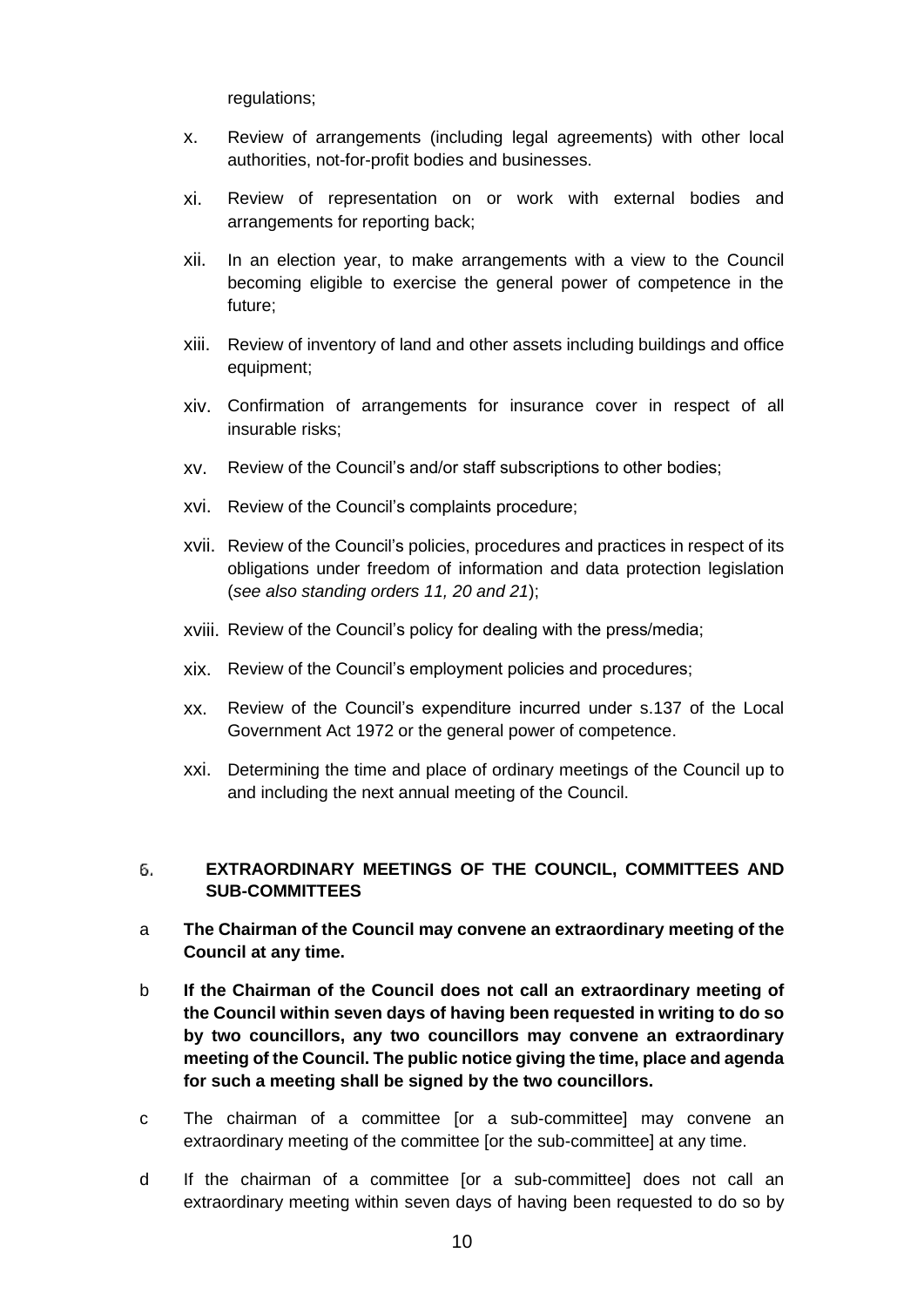two members of the committee [or the sub-committee], any two members of the committee [or the sub-committee] may convene an extraordinary meeting of the committee [or a sub-committee].

# <span id="page-10-0"></span>**PREVIOUS RESOLUTIONS** 7.

- a A resolution shall not be reversed within six months except either by a special motion, which requires written notice by at least ( ) councillors to be given to the Proper Officer in accordance with standing order 9, or by a motion moved in pursuance of the recommendation of a committee or a sub-committee.
- b When a motion moved pursuant to standing order 7(a) has been disposed of, no similar motion may be moved for a further six months.

# <span id="page-10-1"></span>**VOTING ON APPOINTMENTS** 8.

a Where more than two persons have been nominated for a position to be filled by the Council and none of those persons has received an absolute majority of votes in their favour, the name of the person having the least number of votes shall be struck off the list and a fresh vote taken. This process shall continue until a majority of votes is given in favour of one person. A tie in votes may be settled by the casting vote exercisable by the chairman of the meeting.

# <span id="page-10-2"></span>9. **MOTIONS FOR A MEETING THAT REQUIRE WRITTEN NOTICE TO BE GIVEN TO THE PROPER OFFICER**

- a A motion shall relate to the responsibilities of the meeting for which it is tabled and in any event shall relate to the performance of the Council's statutory functions, powers and obligations or an issue which specifically affects the Council's area or its residents.
- b No motion may be moved at a meeting unless it is on the agenda and the mover has given written notice of its wording to the Proper Officer at least seven clear days before the meeting. Clear days do not include the day of the notice or the day of the meeting.
- c The Proper Officer may, before including a motion on the agenda received in accordance with standing order 9(b), correct obvious grammatical or typographical errors in the wording of the motion.
- d If the Proper Officer considers the wording of a motion received in accordance with standing order 9(b) is not clear in meaning, the motion shall be rejected until the mover of the motion resubmits it, so that it can be understood, in writing, to the Proper Officer at least three clear days before the meeting.
- e If the wording or subject of a proposed motion is considered improper, the Proper Officer shall consult with the chairman of the forthcoming meeting or, as the case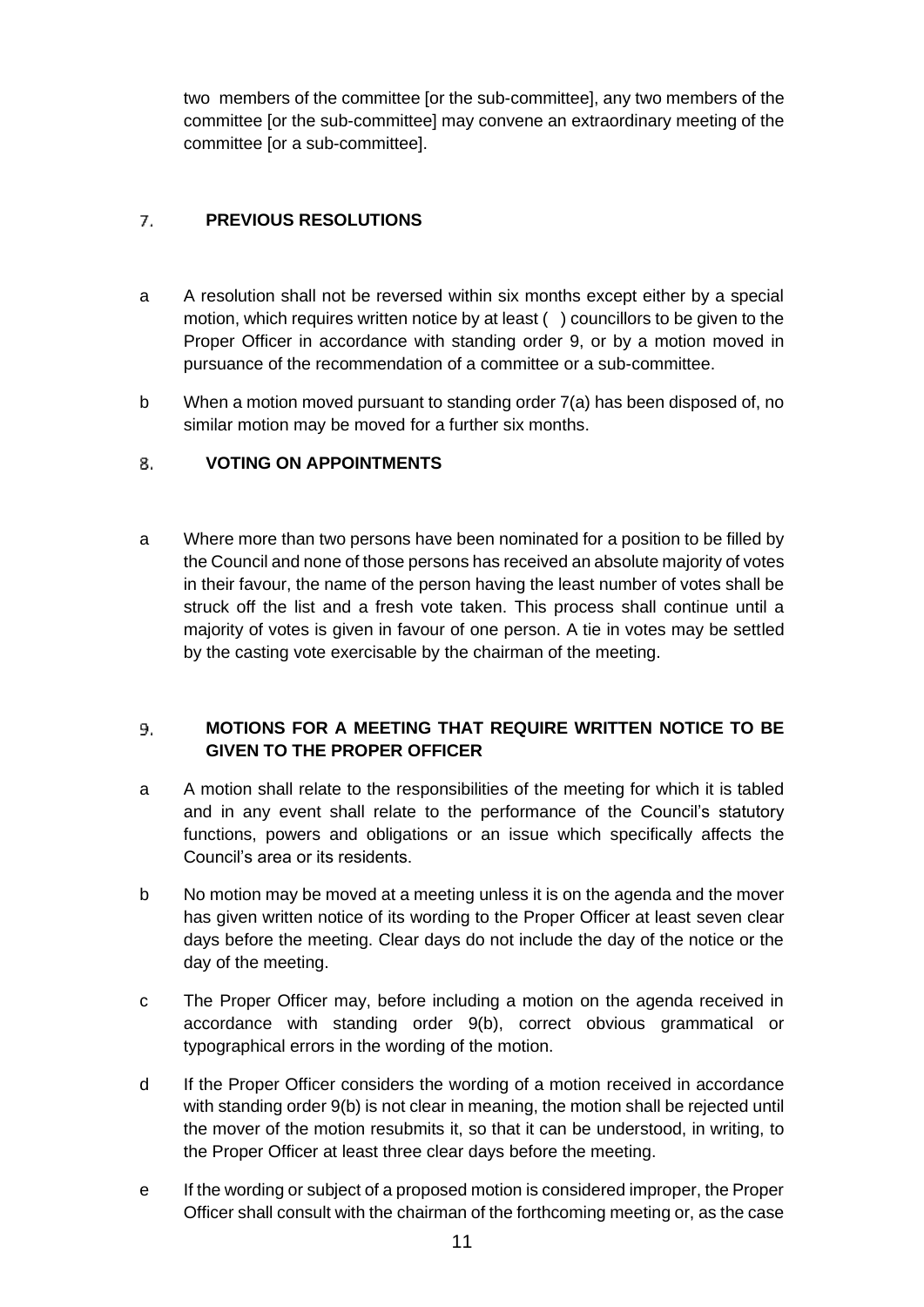may be, the councillors who have convened the meeting, to consider whether the motion shall be included in the agenda or rejected.

- f The decision of the Proper Officer as to whether or not to include the motion on the agenda shall be final.
- g Motions received shall be recorded and numbered in the order that they are received.
- h Motions rejected shall be recorded with an explanation by the Proper Officer of the reason for rejection.

#### <span id="page-11-0"></span>10. **MOTIONS AT A MEETING THAT DO NOT REQUIRE WRITTEN NOTICE**

- a The following motions may be moved at a meeting without written notice to the Proper Officer:
	- i. to correct an inaccuracy in the draft minutes of a meeting;
	- ii. to move to a vote;
	- iii. to defer consideration of a motion;
	- iv. to refer a motion to a particular committee or sub-committee;
	- v. to appoint a person to preside at a meeting;
	- vi. to change the order of business on the agenda;
	- vii. to proceed to the next business on the agenda;
	- viii. to require a written report;
	- ix. to appoint a committee or sub-committee and their members;
	- x. to extend the time limits for speaking;
	- xi. to exclude the press and public from a meeting in respect of confidential or other information which is prejudicial to the public interest;
	- xii. to not hear further from a councillor or a member of the public;
	- xiii. to exclude a councillor or member of the public for disorderly conduct;
	- xiv. to temporarily suspend the meeting;
	- xv. to suspend a particular standing order (unless it reflects mandatory statutory or legal requirements);
	- xvi. to adjourn the meeting; or
	- xvii. to close the meeting.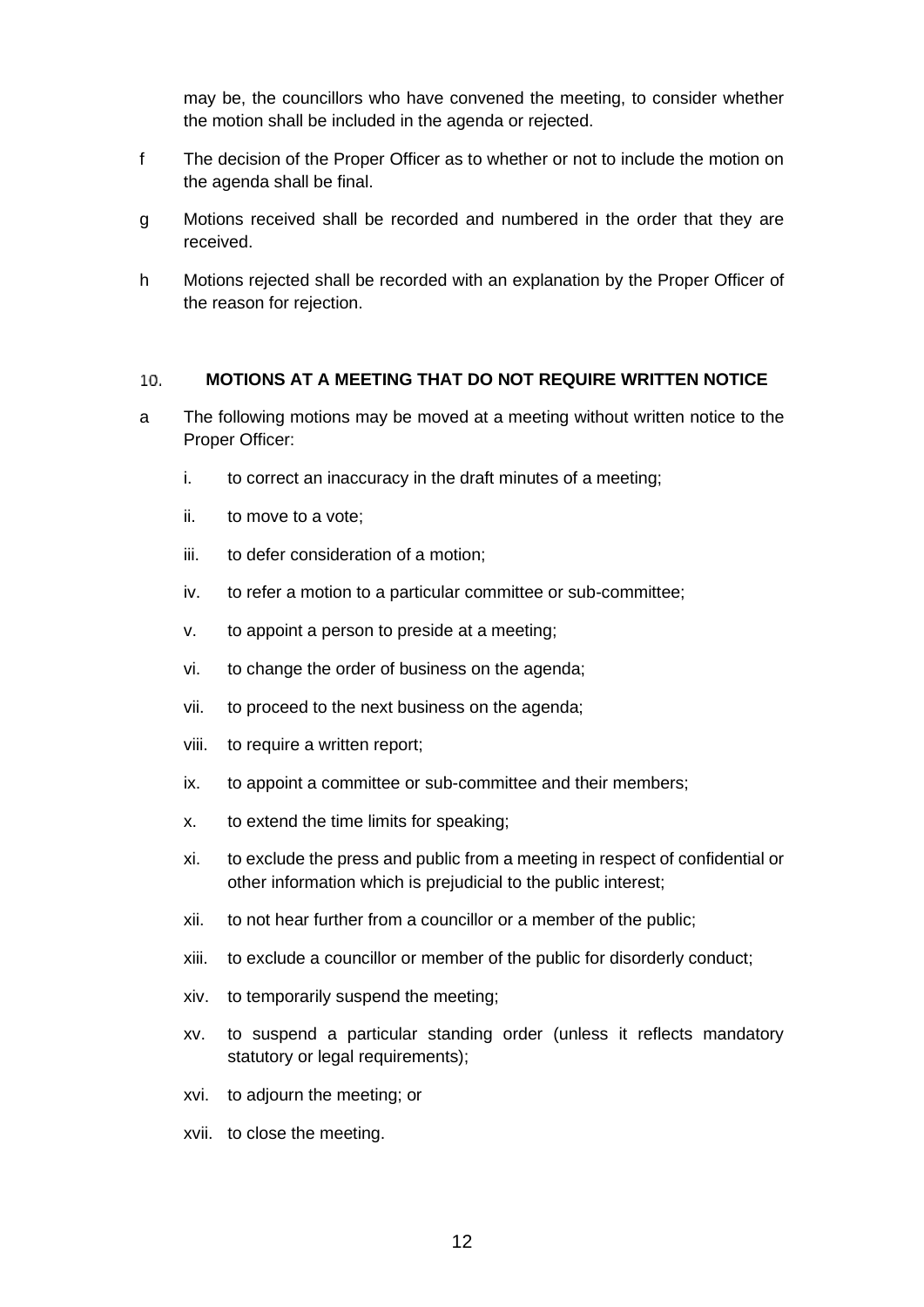#### <span id="page-12-0"></span> $11.$ **MANAGEMENT OF INFORMATION**

*See also standing order 20.*

- a **The Council shall have in place and keep under review, technical and organisational measures to keep secure information (including personal data) which it holds in paper and electronic form. Such arrangements shall include deciding who has access to personal data and encryption of personal data.**
- b **The Council shall have in place, and keep under review, policies for the retention and safe destruction of all information (including personal data) which it holds in paper and electronic form. The Council's retention policy shall confirm the period for which information (including personal data) shall be retained or if this is not possible the criteria used to determine that period (e.g. the Limitation Act 1980).**
- c **The agenda, papers that support the agenda and the minutes of a meeting shall not disclose or otherwise undermine confidential information or personal data without legal justification.**
- d **Councillors, staff, the Council's contractors and agents shall not disclose confidential information or personal data without legal justification.**

### <span id="page-12-1"></span> $12.$ **DRAFT MINUTES**

| <b>Full Council meetings</b> |  |
|------------------------------|--|
| Committee meetings           |  |
| Sub-committee meetings       |  |

- a If the draft minutes of a preceding meeting have been served on councillors with the agenda to attend the meeting at which they are due to be approved for accuracy, they shall be taken as read.
- b There shall be no discussion about the draft minutes of a preceding meeting except in relation to their accuracy. A motion to correct an inaccuracy in the draft minutes shall be moved in accordance with standing order 10(a)(i).
- c The accuracy of draft minutes, including any amendment(s) made to them, shall be confirmed by resolution and shall be signed by the chairman of the meeting and stand as an accurate record of the meeting to which the minutes relate.
- d If the chairman of the meeting does not consider the minutes to be an accurate record of the meeting to which they relate, he shall sign the minutes and include a paragraph in the following terms or to the same effect:

"The chairman of this meeting does not believe that the minutes of the meeting of the (insert Council or Committee) held on [date] in respect of (insert minute no.) were a correct record but his view was not upheld by the meeting and the minutes are confirmed as an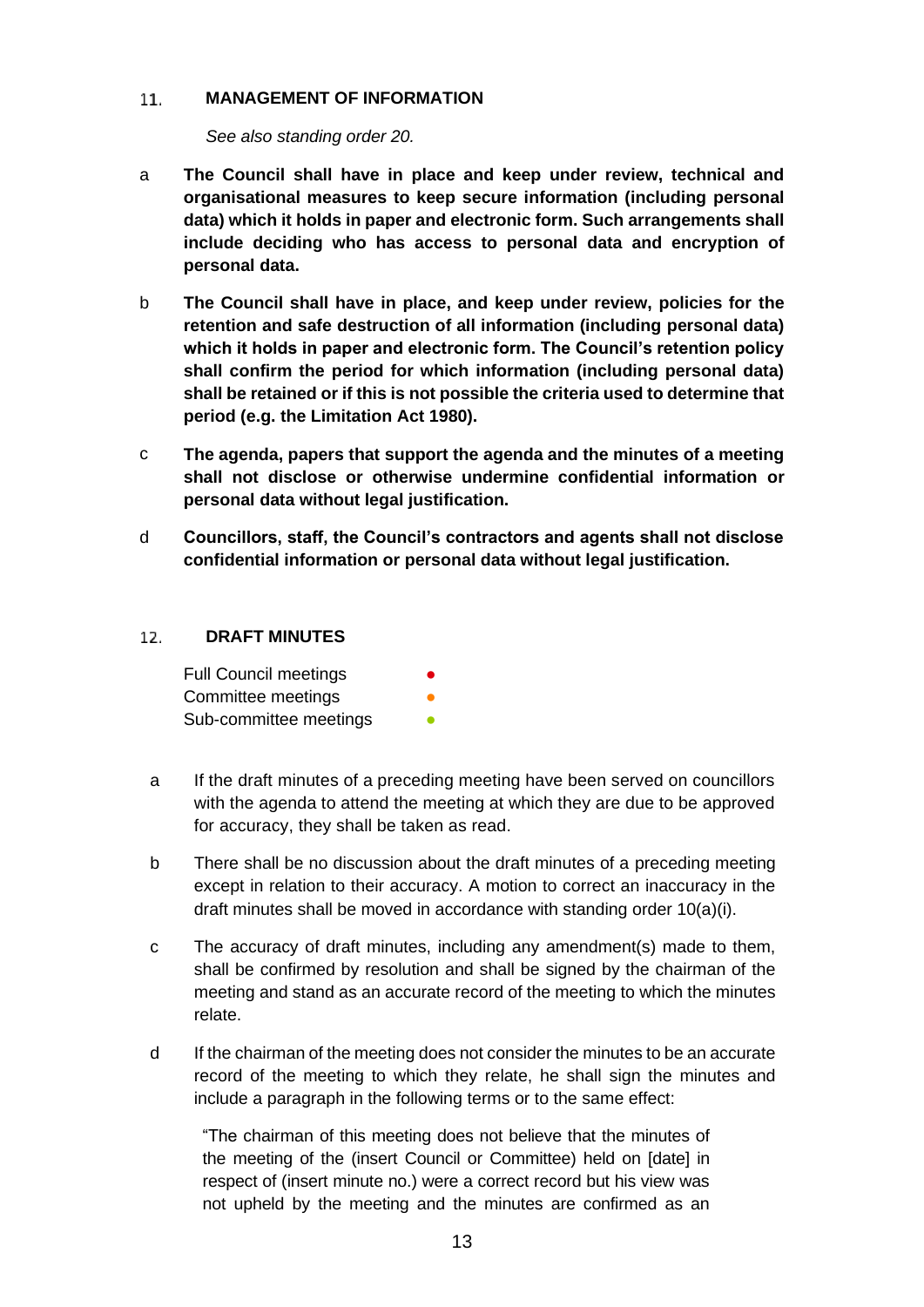accurate record of the proceedings."

- ● ● e **If the Council's gross annual income or expenditure (whichever is higher) does not exceed £25,000, it shall publish draft minutes on a website which is publicly accessible and free of charge not later than one month after the meeting has taken place.**
	- f Subject to the publication of draft minutes in accordance with standing order 12(e) and standing order 20(a) and following a resolution which confirms the accuracy of the minutes of a meeting, the draft minutes or recordings of the meeting for which approved minutes exist shall be destroyed.

# <span id="page-13-0"></span>**CODE OF CONDUCT AND DISPENSATIONS** 13.

*See also standing order 3(u).*

- a All councillors and non-councillors with voting rights shall observe the code of conduct adopted by the Council.
- b Unless he has been granted a dispensation, a councillor or non-councillor with voting rights shall withdraw from a meeting when it is considering a matter in which he has a disclosable pecuniary interest. He may return to the meeting after it has considered the matter in which he had the interest.
- c Unless he has been granted a dispensation, a councillor or non-councillor with voting rights shall withdraw from a meeting when it is considering a matter in which he has another interest if so required by the Council's code of conduct. He may return to the meeting after it has considered the matter in which he had the interest.
- d **Dispensation requests shall be in writing and submitted to the Proper Officer** as soon as possible before the meeting, or failing that, at the start of the meeting for which the dispensation is required.
- e A decision as to whether to grant a dispensation shall be made by a meeting of the Council, or committee for which the dispensation is required and that decision is final.
- f A dispensation request shall confirm:
	- i. the description and the nature of the disclosable pecuniary interest or other interest to which the request for the dispensation relates;
	- ii. whether the dispensation is required to participate at a meeting in a discussion only or a discussion and a vote;
	- iii. the date of the meeting or the period (not exceeding four years) for which the dispensation is sought; and
	- iv. an explanation as to why the dispensation is sought.
- g Subject to standing orders 13(d) and (f), a dispensation request shall be considered [by the Proper Officer before the meeting or, if this is not possible, at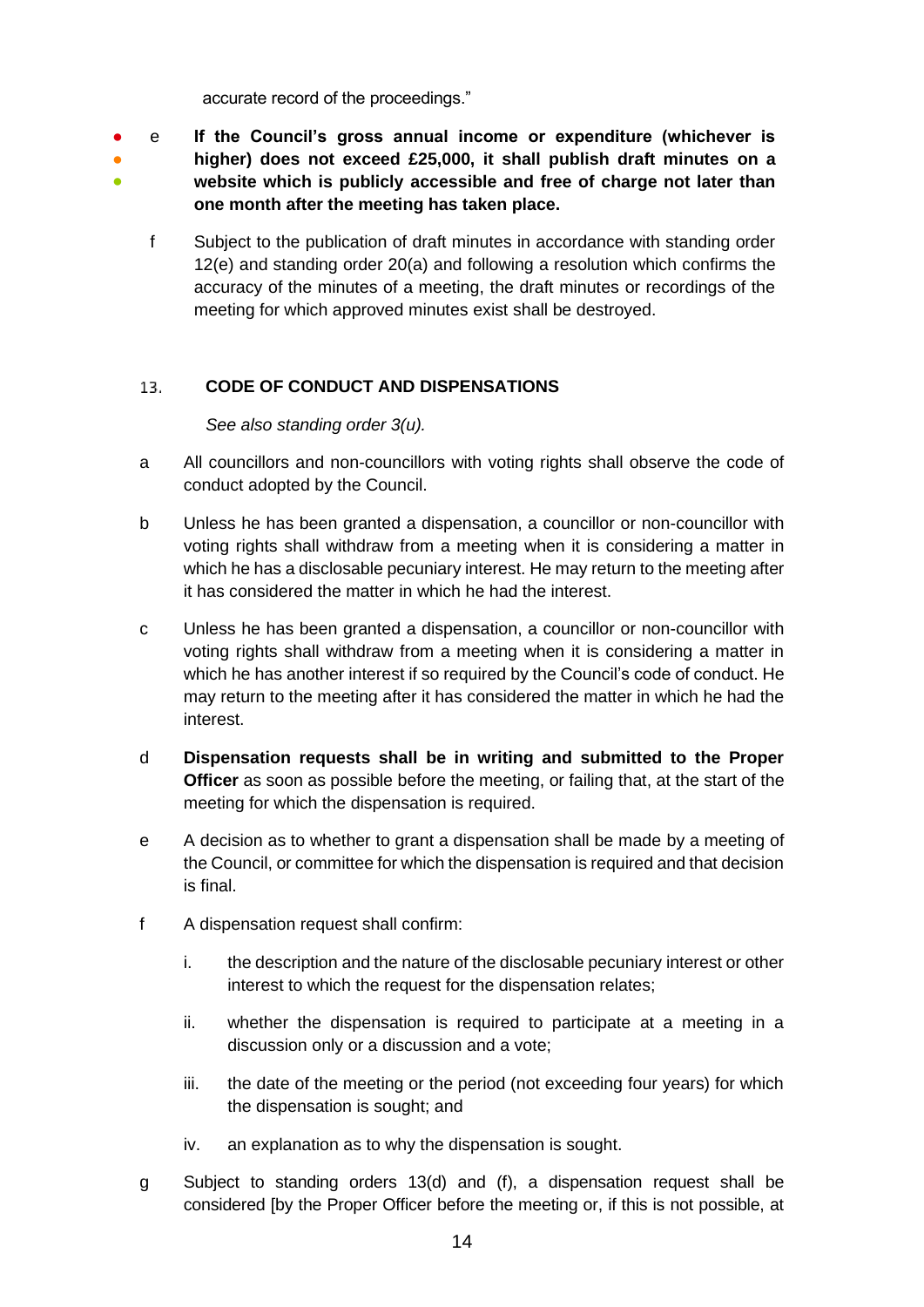the start of the meeting for which the dispensation is required] OR [at the beginning of the meeting of the Council, or committee or sub-committee for which the dispensation is required].

# **h A dispensation may be granted in accordance with standing order 13(e) if having regard to all relevant circumstances any of the following apply:**

- **i. without the dispensation the number of persons prohibited from participating in the particular business would be so great a proportion of the meeting transacting the business as to impede the transaction of the business;**
- **ii. granting the dispensation is in the interests of persons living in the Council's area; or**
- **iii. it is otherwise appropriate to grant a dispensation.**

# <span id="page-14-0"></span>14. **CODE OF CONDUCT COMPLAINTS**

- a Upon notification by the District or Unitary Council that it is dealing with a complaint that a councillor or non-councillor with voting rights has breached the Council's code of conduct, the Proper Officer shall, subject to standing order 11, report this to the Council.
- b Where the notification in standing order 14(a) relates to a complaint made by the Proper Officer, the Proper Officer shall notify the Chairman of Council of this fact, and the Chairman shall nominate another staff member to assume the duties of the Proper Officer in relation to the complaint until it has been determined and the Council has agreed what action, if any, to take in accordance with standing order 14(d).
- c The Council may:
	- i. provide information or evidence where such disclosure is necessary to investigate the complaint or is a legal requirement;
	- ii. seek information relevant to the complaint from the person or body with statutory responsibility for investigation of the matter;
- <span id="page-14-1"></span>d **Upon notification by the District or Unitary Council that a councillor or noncouncillor with voting rights has breached the Council's code of conduct, the Council shall consider what, if any, action to take against him. Such action excludes disqualification or suspension from office.**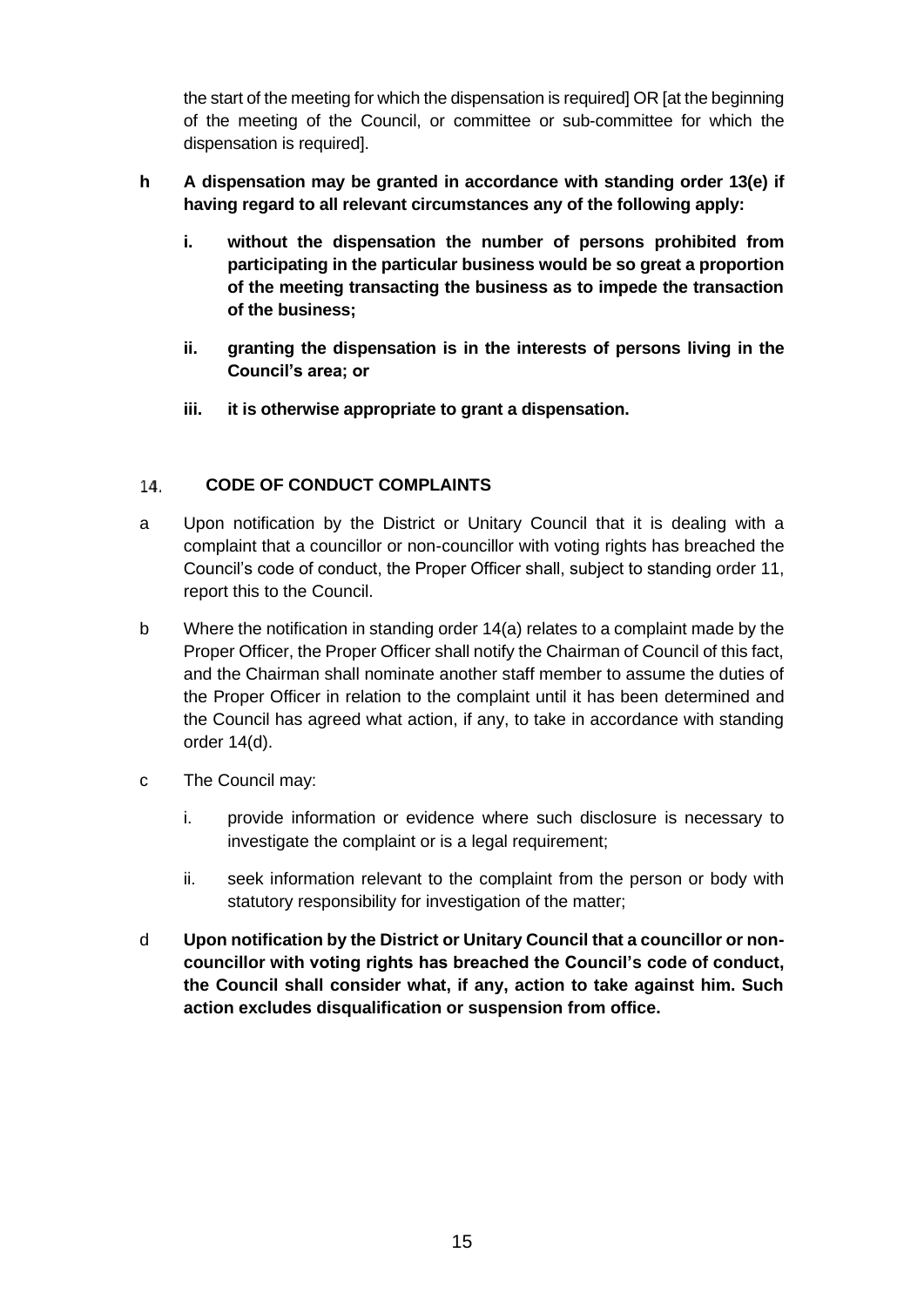### $15.$ **PROPER OFFICER**

- a The Proper Officer shall be either (i) the clerk or (ii) other staff member(s) nominated by the Council to undertake the work of the Proper Officer when the Proper Officer is absent.
- b The Proper Officer shall:
	- i. **at least three clear days before a meeting of the council, a committee**  or a sub-committee**,**
		- **serve on councillors by delivery or post at their residences or by email authenticated in such manner as the Proper Officer thinks fit, a signed summons confirming the time, place and the agenda (provided the councillor has consented to service by email), and**
		- **Provide, in a conspicuous place, public notice of the time, place and agenda (provided that the public notice with agenda of an extraordinary meeting of the Council convened by councillors is signed by them).**

*See standing order 3(b) for the meaning of clear days for a meeting of a full council and standing order 3(c) for the meaning of clear days for a meeting of a committee;*

- ii. subject to standing order 9, include on the agenda all motions in the order received unless a councillor has given written notice at least three days before the meeting confirming his withdrawal of it;
- iii. **convene a meeting of the Council for the election of a new Chairman of the Council, occasioned by a casual vacancy in his office;**
- iv. **facilitate inspection of the minute book by local government electors;**
- v. **receive and retain copies of byelaws made by other local authorities;**
- vi. hold acceptance of office forms from councillors;
- vii. hold a copy of every councillor's register of interests;
- viii. assist with responding to requests made under freedom of information legislation and rights exercisable under data protection legislation, in accordance with the Council's relevant policies and procedures;
- ix. liaise, as appropriate, with the Council's Data Protection Officer (if there is one);
- x. receive and send general correspondence and notices on behalf of the Council except where there is a resolution to the contrary;
- xi. assist in the organisation of, storage of, access to, security of and destruction of information held by the Council in paper and electronic form subject to the requirements of data protection and freedom of information legislation and other legitimate requirements (e.g. the Limitation Act 1980);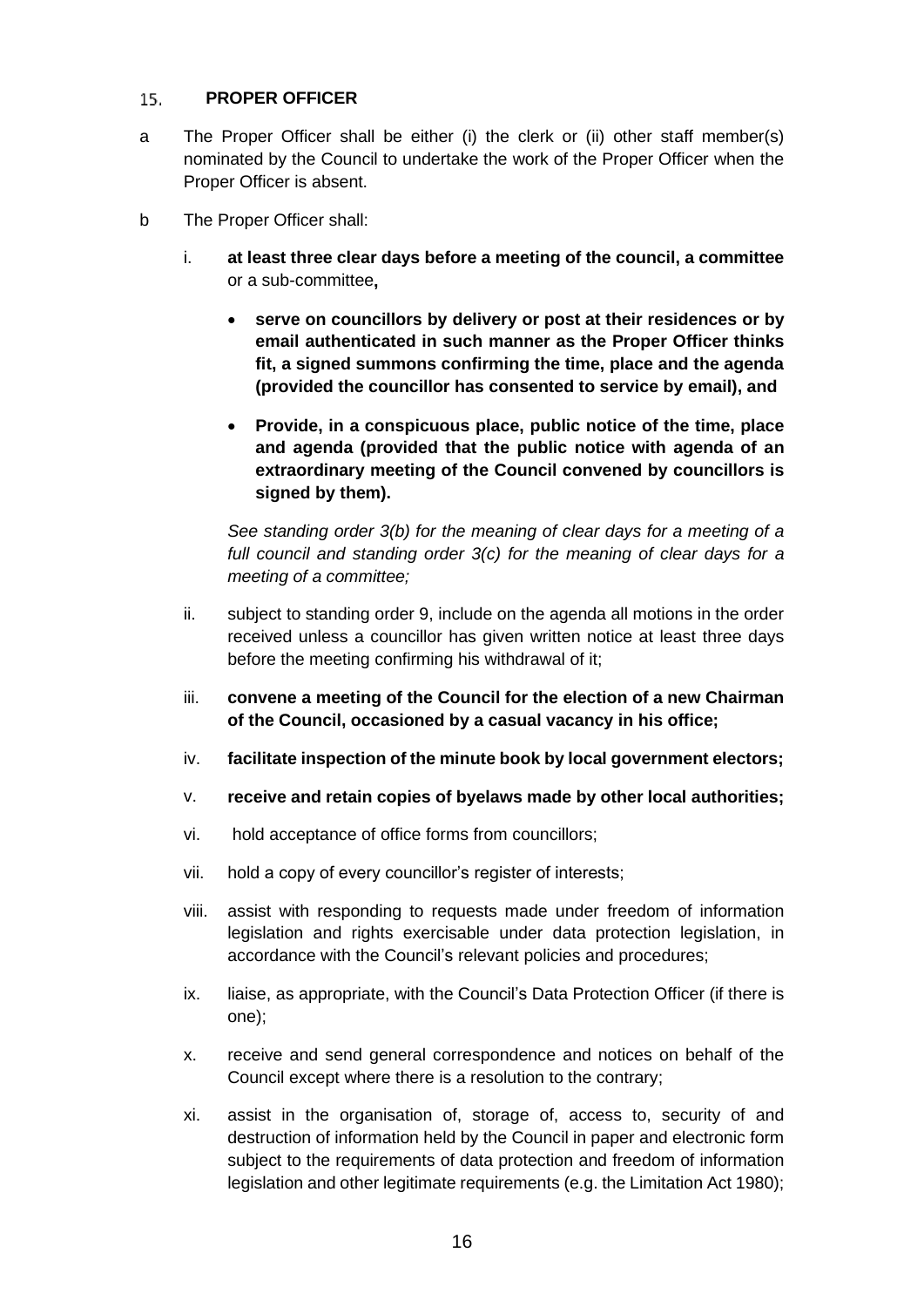- xii. arrange for legal deeds to be executed; (*see also standing order 23);*
- xiii. arrange or manage the prompt authorisation, approval, and instruction regarding any payments to be made by the Council in accordance with its financial regulations;
- xiv. record every planning application notified to the Council and the Council's response to the local planning authority in a book for such purpose;
- xv. refer a planning application received by the Council to the Chairman or in his absence Vice-Chairman (if there is one) of the Planning and Development Committee within two working days of receipt to facilitate an extraordinary meeting if the nature of a planning application requires consideration before the next ordinary meeting of the Planning and Development committee;
- xvi. manage access to information about the Council via the publication scheme; and
- xvii. retain custody of the seal of the Council (if there is one) which shall not be used without a resolution to that effect. (s*ee also standing order 23).*

### <span id="page-16-0"></span>**RESPONSIBLE FINANCIAL OFFICER**  16.

a The Council shall appoint appropriate staff member(s) to undertake the work of the Responsible Financial Officer when the Responsible Financial Officer is absent.

### <span id="page-16-1"></span>17. **ACCOUNTS AND ACCOUNTING STATEMENTS**

- a "Proper practices" in standing orders refer to the most recent version of "Governance and Accountability for Local Councils – a Practitioners' Guide".
- b All payments by the Council shall be authorised, approved and paid in accordance with the law, proper practices and the Council's financial regulations.
- c The Responsible Financial Officer shall supply to each councillor as soon as practicable after 30 June, 30 September and 31 December in each year a statement to summarise:
	- i. the Council's receipts and payments (or income and expenditure) for each quarter;
	- ii. the Council's aggregate receipts and payments (or income and expenditure) for the year to date;
	- iii. the balances held at the end of the quarter being reported and

which includes a comparison with the budget for the financial year and highlights any actual or potential overspends.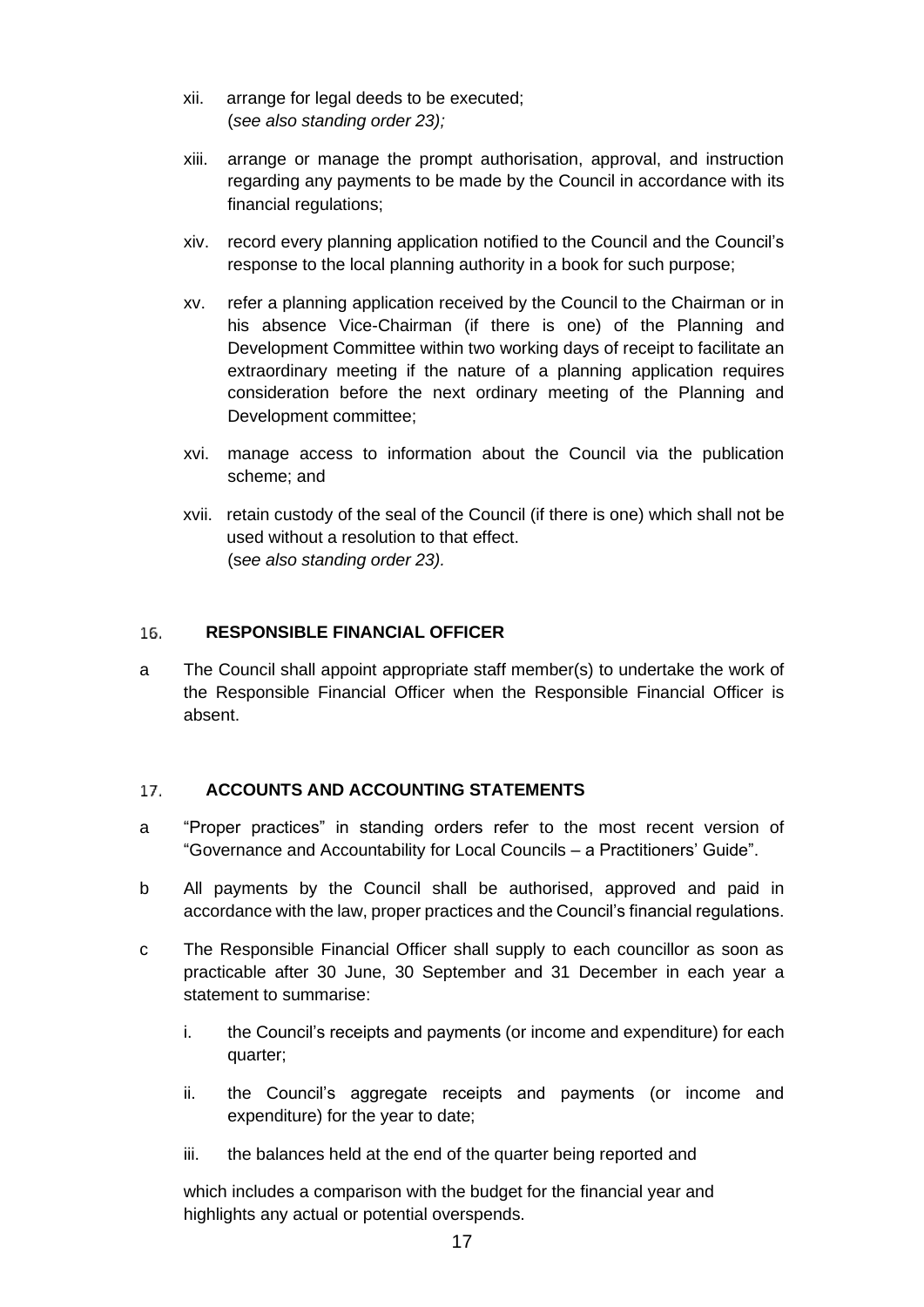- d As soon as possible after the financial year end at 31 March, the Responsible Financial Officer shall provide:
	- i. each councillor with a statement summarising the Council's receipts and payments (or income and expenditure) for the last quarter and the year to date for information; and
	- ii. to the Council the accounting statements for the year in the form of Section 2 of the annual governance and accountability return, as required by proper practices, for consideration and approval.
- e The year-end accounting statements shall be prepared in accordance with proper practices and apply the form of accounts determined by the Council (receipts and payments, or income and expenditure) for the year to 31 March. A completed draft annual governance and accountability return shall be presented to all councillors at least 14 days prior to anticipated approval by the Council. The annual governance and accountability return of the Council, which is subject to external audit, including the annual governance statement, shall be presented to the Council for consideration and formal approval before 30 June.

# <span id="page-17-0"></span>**FINANCIAL CONTROLS AND PROCUREMENT** 18.

- a. The Council shall consider and approve financial regulations drawn up by the Responsible Financial Officer, which shall include detailed arrangements in respect of the following:
	- i. the keeping of accounting records and systems of internal controls;
	- ii. the assessment and management of financial risks faced by the Council;
	- iii. the work of the independent internal auditor in accordance with proper practices and the receipt of regular reports from the internal auditor, which shall be required at least annually;
	- iv. the inspection and copying by councillors and local electors of the Council's accounts and/or orders of payments; and
	- v. whether contracts with an estimated value below **£25,000** due to special circumstances are exempt from a tendering process or procurement exercise.
- b. Financial regulations shall be reviewed regularly and at least annually for fitness of purpose.
- c. **A public contract regulated by the Public Contracts Regulations 2015 with an estimated value in excess of £25,000 but less than the relevant thresholds in standing order 18(f) is subject to Regulations 109-114 of the Public Contracts Regulations 2015 which include a requirement on the Council to advertise the contract opportunity on the Contracts Finder website regardless of what other means it uses to advertise the opportunity unless it proposes to use an existing list of approved suppliers (framework agreement).**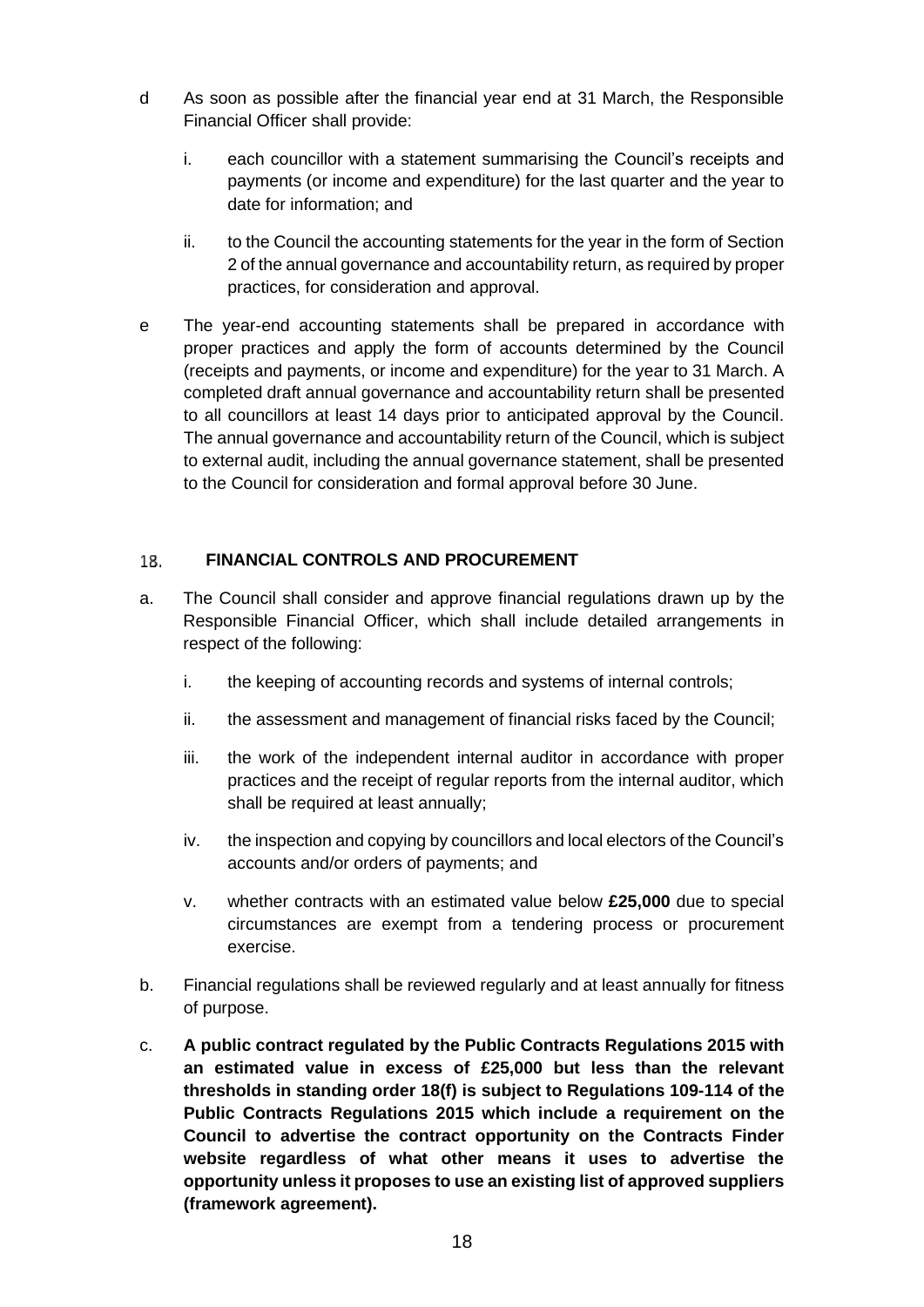- d. Subject to additional requirements in the financial regulations of the Council, the tender process for contracts for the supply of goods, materials, services or the execution of works shall include, as a minimum, the following steps:
	- i. a specification for the goods, materials, services or the execution of works shall be drawn up;
	- ii. an invitation to tender shall be drawn up to confirm (i) the Council's specification (ii) the time, date and address for the submission of tenders (iii) the date of the Council's written response to the tender and (iv) the prohibition on prospective contractors contacting councillors or staff to encourage or support their tender outside the prescribed process;
	- iii. the invitation to tender shall be advertised in a local newspaper and in any other manner that is appropriate;
	- iv. tenders are to be submitted in writing in a sealed marked envelope addressed to the Proper Officer;
	- v. tenders shall be opened by the Proper Officer in the presence of at least one councillor after the deadline for submission of tenders has passed;
	- vi. tenders are to be reported to and considered by the appropriate meeting of the Council or a committee or sub-committee with delegated responsibility.
- e. Neither the Council, nor a committee or a sub-committee with delegated responsibility for considering tenders, is bound to accept the lowest value tender.
- f. **A public contract regulated by the Public Contracts Regulations 2015 with an estimated value in excess of £181,302 for a public service or supply contract or in excess of £4,551,413 for a public works contract (or other thresholds determined by the European Commission every two years and published in the Official Journal of the European Union (OJEU)) shall comply with the relevant procurement procedures and other requirements in the Public Contracts Regulations 2015 which include advertising the contract opportunity on the Contracts Finder website and in OJEU.**
- g. **A public contract in connection with the supply of gas, heat, electricity, drinking water, transport services, or postal services to the public; or the provision of a port or airport; or the exploration for or extraction of gas, oil or solid fuel with an estimated value in excess of £363,424 for a supply, services or design contract; or in excess of £4,551,413 for a works contract; or £820,370 for a social and other specific services contract (or other thresholds determined by the European Commission every two years and published in OJEU) shall comply with the relevant procurement procedures and other requirements in the Utilities Contracts Regulations 2016.**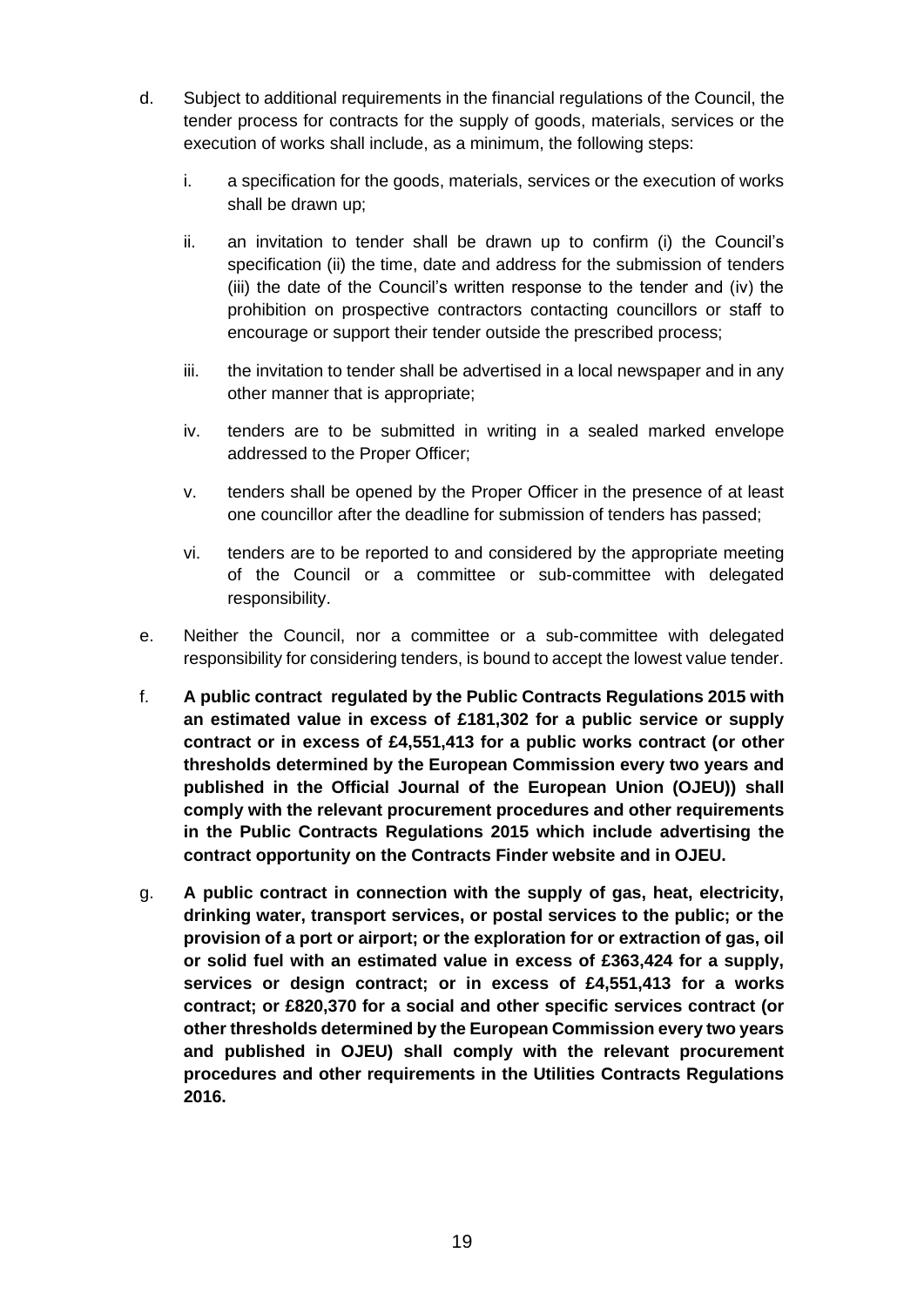### <span id="page-19-0"></span>19. **HANDLING STAFF MATTERS**

- a A matter personal to a member of staff that is being considered by a meeting of the Council is subject to standing order 11.
- b Subject to the Council's policy regarding absences from work, the Council's most senior member of staff shall notify the chairman of the Council or if he is not available, the vice-chairman (if there is one) of absence occasioned by illness or other reason.
- c The chairman of the Council or in his absence, the vice-chairman shall upon a resolution conduct a review of the performance and annual appraisal of the work of the Clerk and Deputy Clerk. The reviews and appraisal shall be reported in writing and are subject to approval by resolution by the Council.
- d Subject to the Council's policy regarding the handling of grievance matters, the Council's most senior member of staff (or other members of staff) shall contact the chairman of the council or in his absence, the vice-chairman in respect of an informal or formal grievance matter, and this matter shall be reported back and progressed by resolution of the council.
- e Subject to the Council's policy regarding the handling of grievance matters, if an informal or formal grievance matter raised by the member of staff relates to the chairman or vice-chairman of the council, this shall be communicated to another member of the council which shall be reported back and progressed by resolution of the council.
- f Any persons responsible for all or part of the management of staff shall treat as confidential the written records of all meetings relating to their performance, capabilities, grievance or disciplinary matters.
- g In accordance with standing order 11(a), persons with line management responsibilities shall have access to staff records referred to in standing order 19(f).

# <span id="page-19-1"></span>20. **RESPONSIBILITIES TO PROVIDE INFORMATION**

*See also standing order 21.*

- a **In accordance with freedom of information legislation, the Council shall publish information in accordance with its publication scheme and respond to requests for information held by the Council.**
- b **The Council, shall publish information in accordance with the requirements of the Local Government (Transparency Requirements) (England) Regulations 2015**.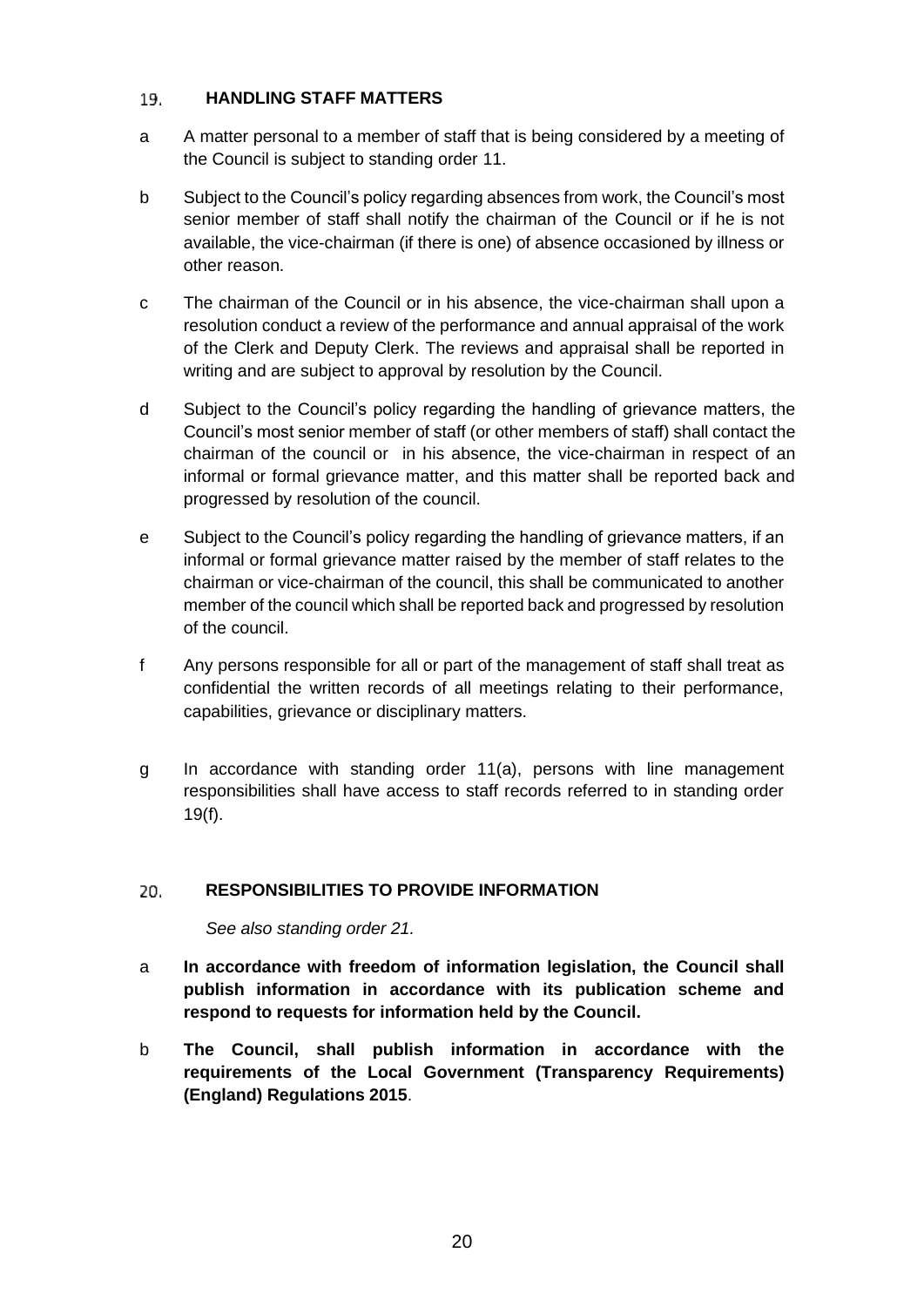<span id="page-20-0"></span>**RESPONSIBILITIES UNDER DATA PROTECTION LEGISLATION**  21. (Below is not an exclusive list).

*See also standing order 11.*

- a The Council may appoint a Data Protection Officer.
- b **The Council shall have policies and procedures in place to respond to an individual exercising statutory rights concerning his personal data.**
- c **The Council shall have a written policy in place for responding to and managing a personal data breach.**
- d **The Council shall keep a record of all personal data breaches comprising the facts relating to the personal data breach, its effects and the remedial action taken.**
- e **The Council shall ensure that information communicated in its privacy notice(s) is in an easily accessible and available form and kept up to date.**
- f **The Council shall maintain a written record of its processing activities.**

### <span id="page-20-1"></span>**RELATIONS WITH THE PRESS/MEDIA** 22.

a Requests from the press or other media for an oral or written comment or statement from the Council, its councillors or staff shall be handled in accordance with the Council's policy in respect of dealing with the press and/or other media.

### <span id="page-20-2"></span>**EXECUTION AND SEALING OF LEGAL DEEDS**  23.

*See also standing orders 15(b)(xii) and (xvii).*

- a A legal deed shall not be executed on behalf of the Council unless authorised by a resolution.
- b **Subject to standing order 23(a), any two councillors may sign, on behalf of the Council, any deed required by law and the Proper Officer shall witness their signatures.**

<span id="page-20-3"></span>*The above is applicable to a Council without a common seal.*

# *COMMUNICATING WITH DISTRICT AND COUNTY OR UNITARY* 24. **COUNCILLORS**

- a An invitation to attend a meeting of the Council shall be sent, together with the agenda, to the ward councillor(s) of the District and County Council OR Unitary Council representing the area of the Council.
- b Unless the Council determines otherwise, a copy of each letter sent to the District and County Council OR Unitary Council shall be sent to the ward councillor(s) representing the area of the Council.